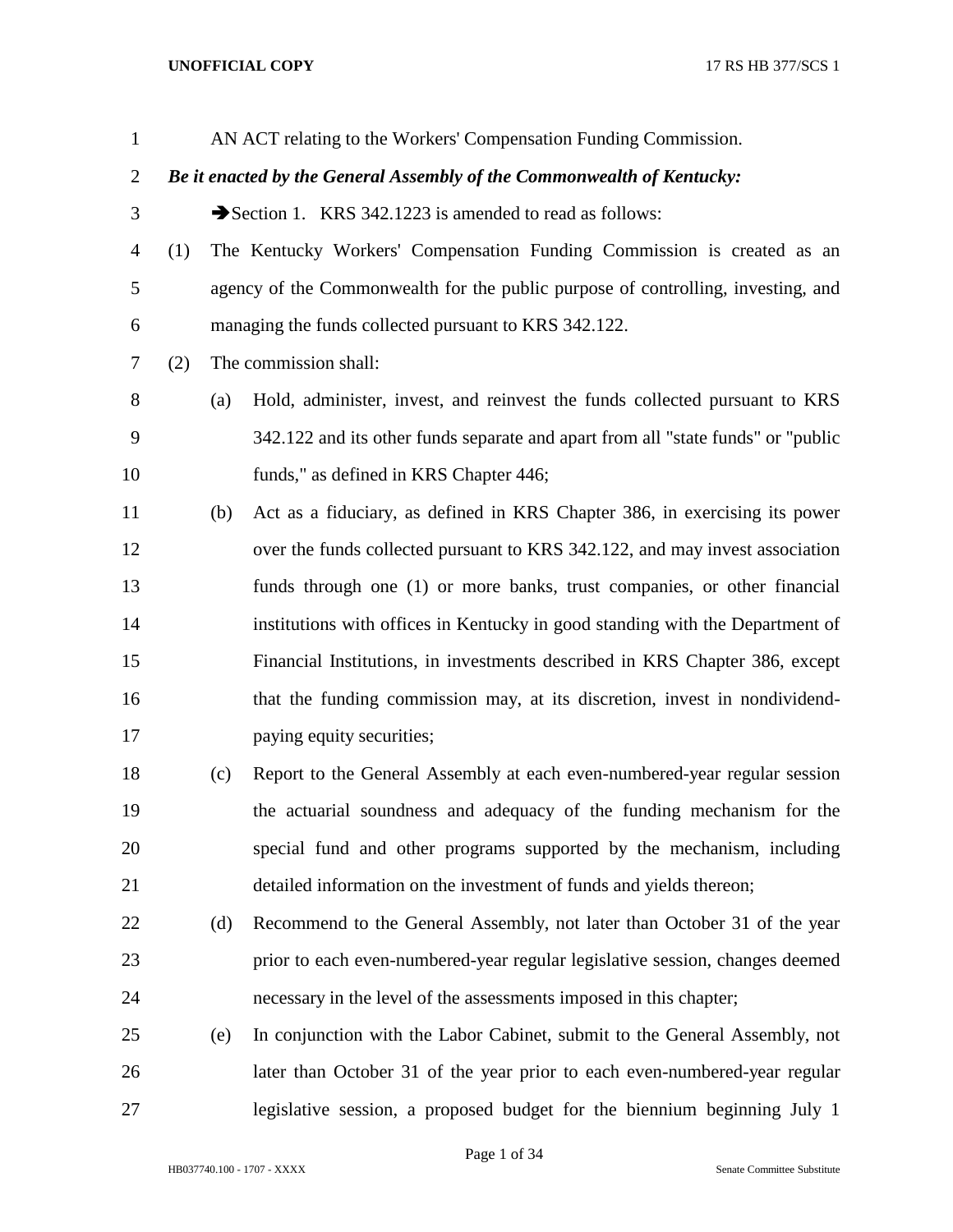| $\mathbf{1}$   |     |     | following the even-numbered-year regular session of the General Assembly;            |
|----------------|-----|-----|--------------------------------------------------------------------------------------|
| $\overline{2}$ |     | (f) | In conjunction with the Labor Cabinet, provide to the Interim Joint Committee        |
| 3              |     |     | on Appropriations and Revenue an annual budget and detailed quarterly                |
| $\overline{4}$ |     |     | financial reports;                                                                   |
| 5              |     | (g) | Conduct periodic audits, independently or in cooperation with the Labor              |
| 6              |     |     | Cabinet or the Department of Revenue, of all entities subject to the                 |
| 7              |     |     | assessments imposed in this chapter; and                                             |
| 8              |     | (h) | Report monthly to the Committees on Appropriations and Revenue and on                |
| 9              |     |     | Labor and Industry its monthly expenditures of restricted agency funds and the       |
| 10             |     |     | nature of the expenditures.                                                          |
| 11             | (3) |     | The commission shall have all of the powers necessary or convenient to carry out     |
| 12             |     |     | and effectuate the purposes for which it was established, including, but not limited |
| 13             |     |     | to, the power:                                                                       |
| 14             |     | (a) | To sue and be sued, complain, or defend, in its name;                                |
| 15             |     | (b) | To elect, appoint, or hire officers, agents, and employees, and define their         |
| 16             |     |     | duties and fix their compensation within the limits of its budget approved by        |
| 17             |     |     | the General Assembly;                                                                |
| 18             |     | (c) | To contract for investment counseling, legal, actuarial, auditing, and other         |
| 19             |     |     | professional services in accordance with the provisions relating to personal         |
| 20             |     |     | service contracts contained in KRS Chapter 45A;                                      |
| 21             |     | (d) | To appoint, hire, and contract with banks, trust companies, and other entities       |
| 22             |     |     | to serve as depositories and custodians of its investment receipts and other         |
| 23             |     |     | funds;                                                                               |
| 24             |     | (e) | To take any and all other actions consistent with the purposes of the                |
| 25             |     |     | commission and the provisions of this chapter; and                                   |
| 26             |     | (f) | To make and promulgate administrative regulations.                                   |
| 27             | (4) |     | <b>The Kentucky Workers' Compensation Funding Commission may utilize the</b>         |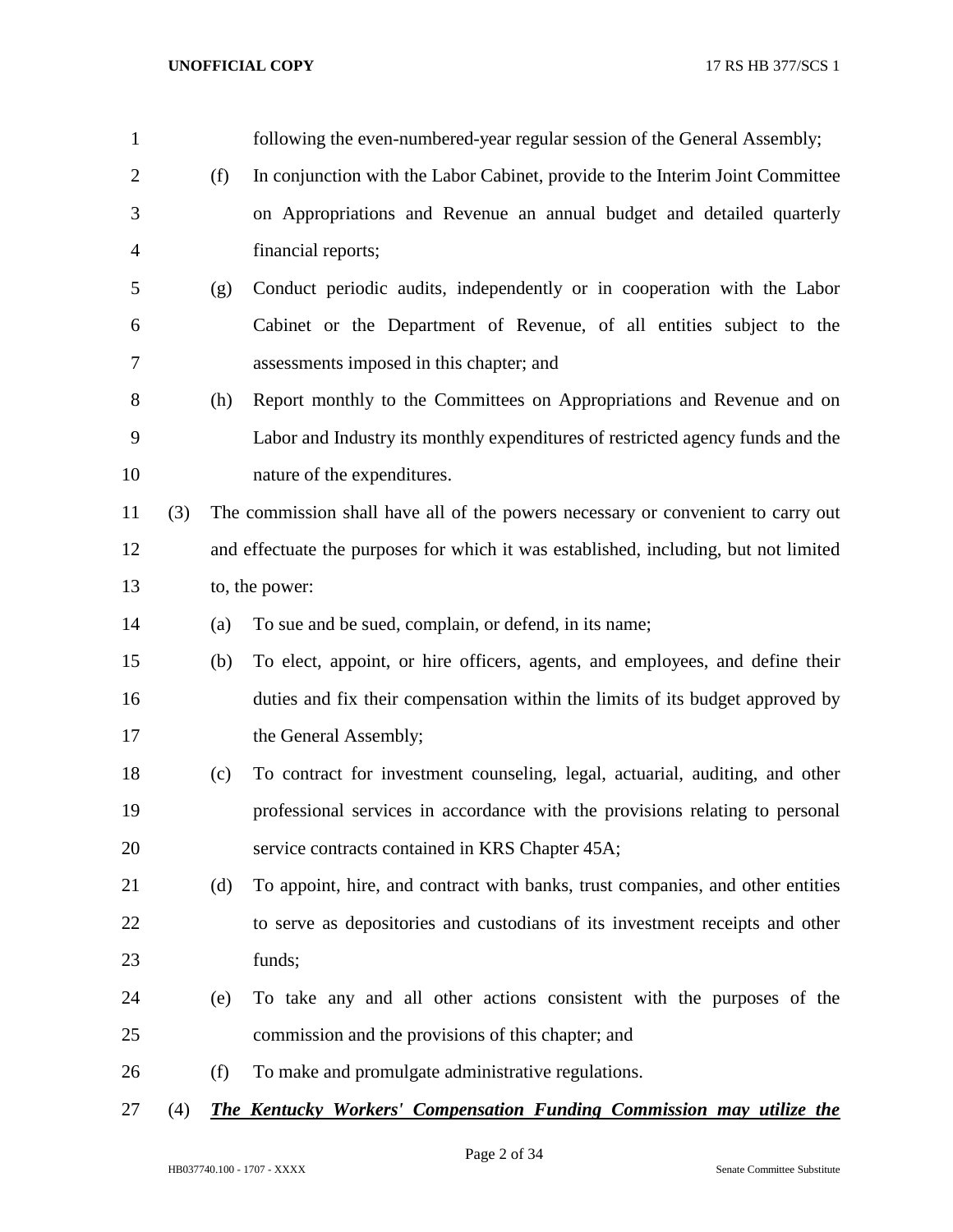| 1              |          | investment expertise and advice of the Office of Financial Management within                |
|----------------|----------|---------------------------------------------------------------------------------------------|
| $\overline{2}$ |          | the Finance and Administration Cabinet. The Kentucky Workers' Compensation                  |
| 3              |          | <b>Funding Commission may procure one (1) or more consulting firms and enter</b>            |
| 4              |          | into a personal service contract with such consulting firms to provide investment           |
| 5              |          | advisory, investment counseling, or investment management services. The Office              |
| 6              |          | of Financial Management shall participate in the selection of any firms for                 |
| 7              |          | <i>investment services provided, however, the Kentucky Workers' Compensation</i>            |
| 8              |          | <b>Funding Commission shall have the right to make the final decision on the</b>            |
| 9              |          | selection of any firms. Notwithstanding any provisions of this section to the               |
| 10             |          | contrary, all contracts for investment advisory, investment counseling, or                  |
| 11             |          | investment management services or for the management of assets shall be subject             |
| 12             |          | to KRS Chapter 45A. The fees charged by financial institutions for managing the             |
| 13             |          | investments of the funds of the funding commission shall be paid from the                   |
| 14             |          | <i>investment earnings of the funds</i> [Notwithstanding the provisions of this chapter to  |
| 15             |          | the contrary, The Kentucky Workers' Compensation Funding Commission shall                   |
| 16             |          | utilize the investment expertise and advice of the Office of Financial Management           |
| 17             |          | in the Office of the Controller within the Finance and Administration Cabinet rather        |
| 18             |          | than entering into a consulting contract for investment counseling. The fees charged        |
| 19             |          | by financial institutions for managing the investments of the funds of the funding          |
| 20             |          | commission shall be paid from the investment earnings of the funds].                        |
| 21             | (5)      | The commission shall be attached to the Labor Cabinet for administrative purposes           |
| 22             |          | only.                                                                                       |
| 23             |          | $\rightarrow$ SECTION 2.<br>A NEW SECTION OF KRS CHAPTER 342 IS CREATED TO                  |
| 24             |          | <b>READ AS FOLLOWS:</b>                                                                     |
| 25             | $\bf(1)$ | <b>The General Assembly declares:</b>                                                       |
| 26             |          | The Kentucky coal workers' pneumoconiosis fund was created in 1996 for<br>$\left( a\right)$ |
| 27             |          | the purpose of placing the financial responsibility for liabilities incurred as             |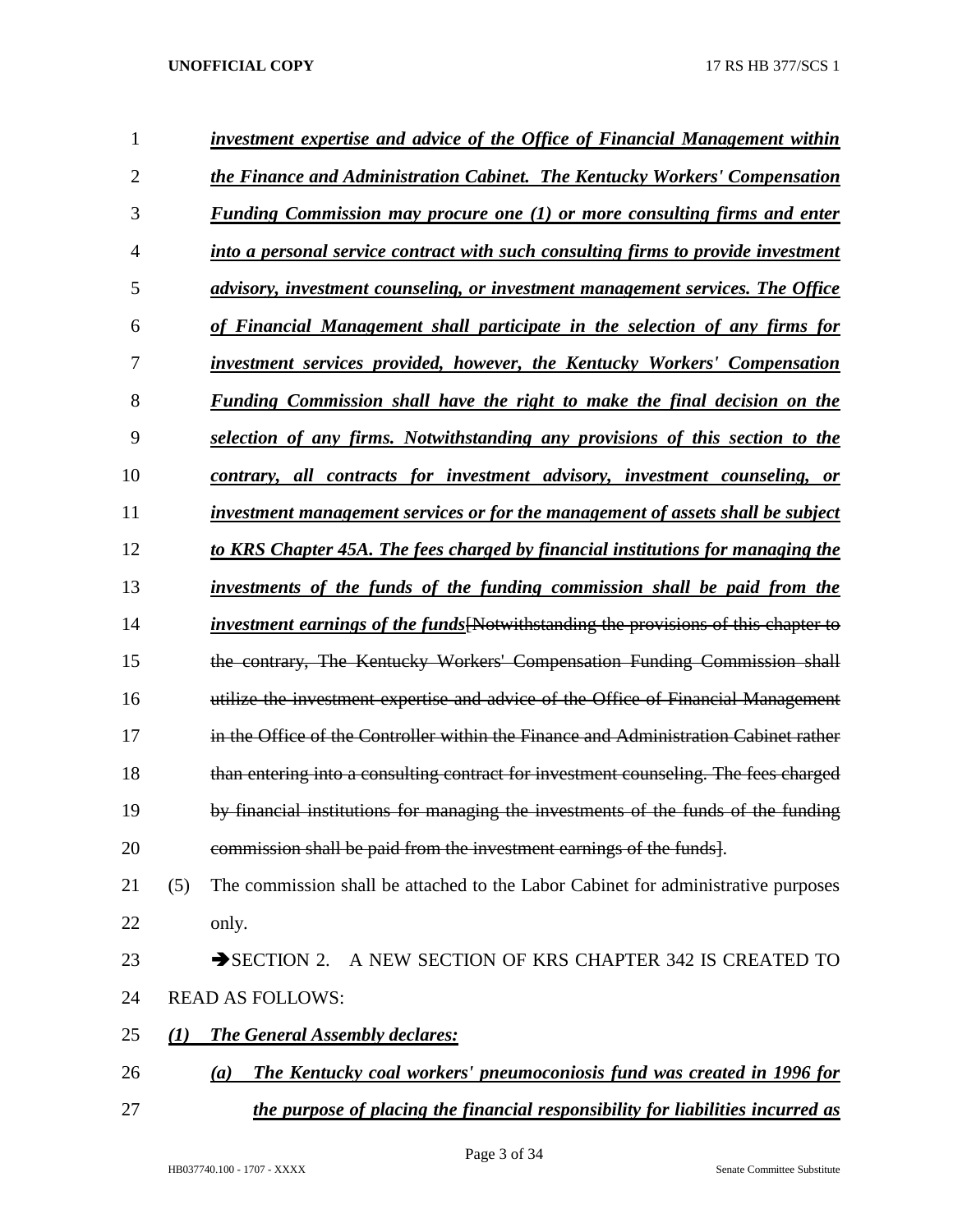| 1              |     | a result of workers' compensation awards for coal workers' pneumoconiosis             |
|----------------|-----|---------------------------------------------------------------------------------------|
| $\overline{2}$ |     | on the employers engaged in the severance and processing of coal through              |
| 3              |     | assessments placed on workers' compensation premiums and self-insured                 |
| 4              |     | employers and severed coal. These assessments have been used to pay fifty             |
| 5              |     | percent (50%) of indemnity benefits of a coal workers' pneumoconiosis                 |
| 6              |     | claim. However, the combination of the severe downturn in the amount of               |
| 7              |     | coal being severed in Kentucky, the drastic reduction in the number of coal           |
| 8              |     | employers and employees, and the significant increase in coal workers'                |
| 9              |     | pneumoconiosis claims being filed have had a severe negative impact on the            |
| 10             |     | Kentucky coal workers' pneumoconiosis fund.                                           |
| 11             | (b) | For calendar year 2017, the Kentucky Workers' Funding Commission,                     |
| 12             |     | which is required to assess all employers engaged in the severance and                |
| 13             |     | processing of coal at a rate that would fully fund and prefund all claim              |
| 14             |     | liabilities and administrative expenses through December 31 of the                    |
| 15             |     | following year, assessed coal employers forty-nine and one-half percent               |
| 16             |     | (49.5%) on employers' workers' compensation insurance premiums and                    |
| 17             |     | assessed forty-one and seventy-four hundredths cents (\$0.4174) per ton of            |
| 18             |     | severed coal.                                                                         |
| 19             | (c) | The Kentucky coal workers' pneumoconiosis fund will not have adequate                 |
| 20             |     | <u>funding without burdensome assessments on coal employers in order to</u>           |
| 21             |     | meet claim liabilities and administrative expenses in the upcoming years.             |
| 22             | (2) | <b>Therefore, it is the intent of the General Assembly to close the Kentucky coal</b> |
| 23             |     | workers' pneumoconiosis fund on July 1, 2017, to any coal workers'                    |
| 24             |     | pneumoconiosis claims filed after June 30, 2017, and have the assets and              |
| 25             |     | liabilities of the Kentucky coal workers' pneumoconiosis fund transferred             |
| 26             |     | through a loss portfolio transfer agreement to the Kentucky Employers' Mutual         |
| 27             |     | Insurance Authority, which is a nonprofit, independent, self-supporting de jure       |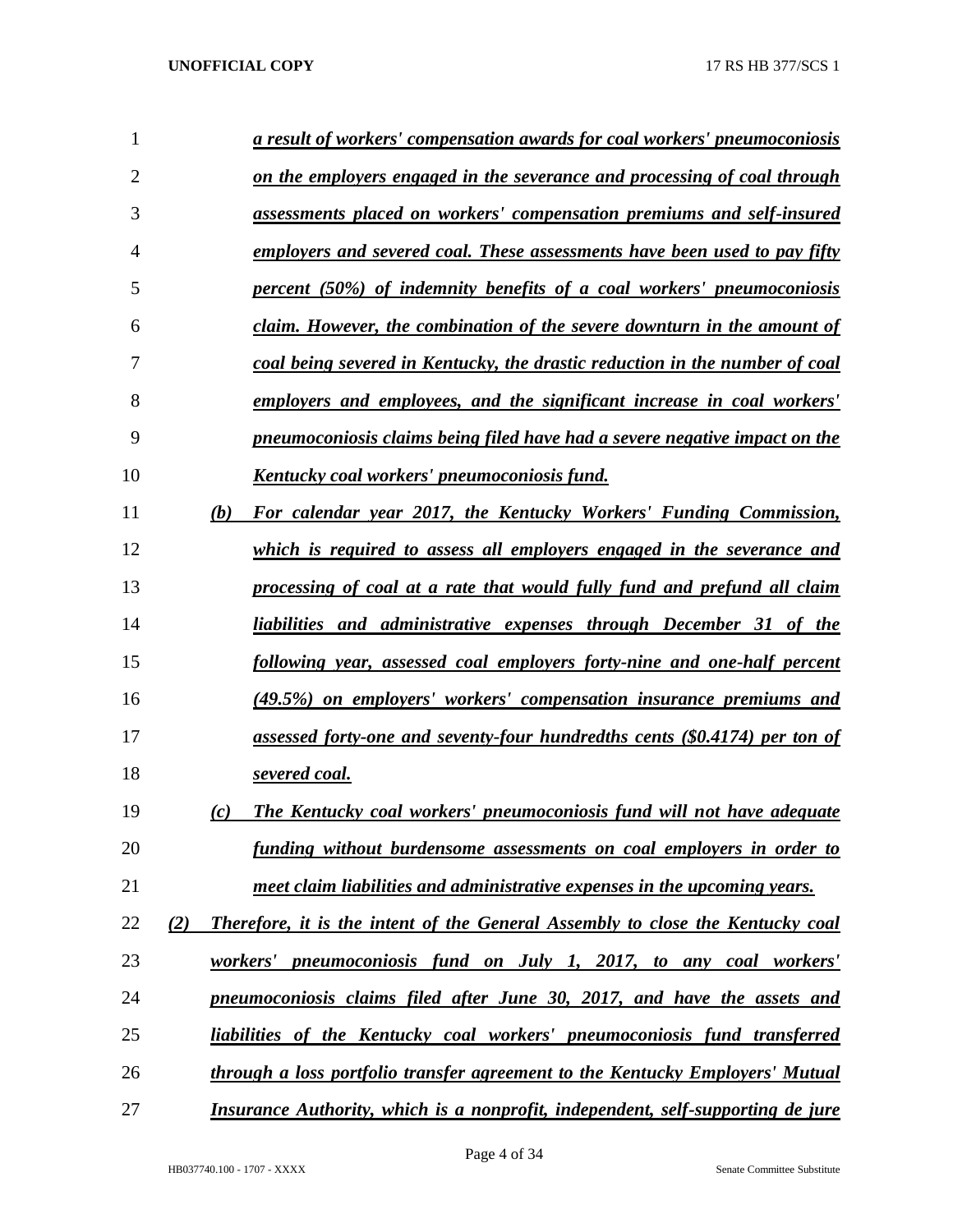| 1              |                  | municipal corporation and political subdivision of the Commonwealth.                       |
|----------------|------------------|--------------------------------------------------------------------------------------------|
| $\overline{2}$ |                  | $\rightarrow$ SECTION 3.<br>A NEW SECTION OF KRS CHAPTER 342 IS CREATED TO                 |
| 3              |                  | <b>READ AS FOLLOWS:</b>                                                                    |
| 4              | $\mathcal{L}(I)$ | Notwithstanding any provisions of KRS Chapter 342 or any other provisions to               |
| 5              |                  | the contrary, the Kentucky coal workers' pneumoconiosis fund shall have no                 |
| 6              |                  | liability for income benefits for coal workers' pneumoconiosis claims filed or             |
| 7              |                  | <u>reopened on or after July 1, 2017.</u>                                                  |
| 8              | (2)              | Notwithstanding any provisions of KRS Chapter 342 or any other provisions to               |
| 9              |                  | <u>the contrary, as soon as practically possible after July 1, 2017, all of the assets</u> |
| 10             |                  | and liabilities of the Kentucky coal workers' pneumoconiosis fund shall be                 |
| 11             |                  | transferred from the Kentucky Workers' Compensation Funding Commission                     |
| 12             |                  | and Division of Workers' Compensation Funds to the Kentucky Employers'                     |
| 13             |                  | Mutual Insurance Authority through a loss portfolio transfer agreement. The                |
| 14             |                  | Kentucky Employers' Mutual Insurance Authority shall have full authority and               |
| 15             |                  | responsibility over the Kentucky coal workers' pneumoconiosis fund's claims and            |
| 16             |                  | shall administer the claims as permitted pursuant to KRS Chapter 342.                      |
| 17             | (3)              | Notwithstanding the provisions of Section 4 of this Act, the Workers'                      |
| 18             |                  | <b>Compensation Funding Commission shall impose an assessment at an annual</b>             |
| 19             |                  | rate of fourteen percent (14%) upon the amount of workers' compensation                    |
| 20             |                  | premiums received on or after January 1, 2017, through December 31, 2017, by               |
| 21             |                  | every insurance carrier writing workers' compensation insurance in the                     |
| 22             |                  | <u>Commonwealth and by every self-insured group operating under the provisions</u>         |
| 23             |                  | of KRS 342.350(4) and Chapter 304, from employers engaged in the severance or              |
| 24             |                  | processing of coal. Likewise, on or after January 1, 2017, through December 31,            |
| 25             |                  | 2017, an assessment at the rate of fourteen percent (14%) of premium shall be              |
| 26             |                  | paid by every employer engaged in the severance or processing of coal who is               |
| 27             |                  | carrying his or her own risk.                                                              |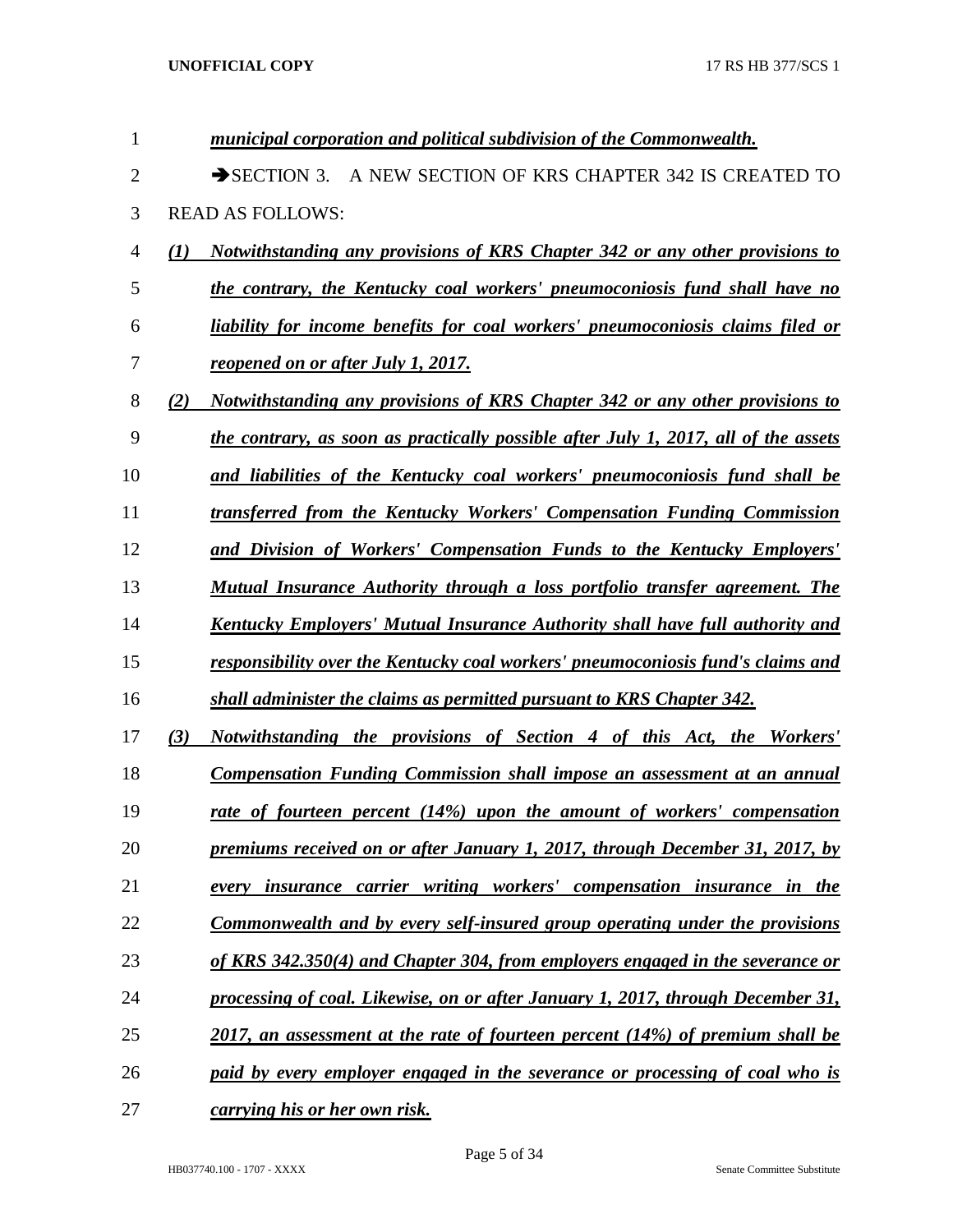| 1              | (4) | Notwithstanding the provisions of Section 4 of this Act, the Workers'                    |
|----------------|-----|------------------------------------------------------------------------------------------|
| $\overline{2}$ |     | <b>Compensation Funding Commission shall impose an assessment at an annual</b>           |
| 3              |     | rate of fourteen percent (14%) upon the amount of workers' compensation                  |
| $\overline{4}$ |     | premiums received on or after January 1, 2018, through December 31, 2018, by             |
| 5              |     | every insurance carrier writing workers' compensation insurance in the                   |
| 6              |     | Commonwealth and by every self-insured group operating under the provisions              |
| 7              |     | of KRS 342.350(4) and Chapter 304, from employers engaged in the severance or            |
| 8              |     | processing of coal. Likewise, on or after January 1, 2018, through December 31,          |
| 9              |     | $2018$ , an assessment at the rate of fourteen percent (14%) of premium shall be         |
| 10             |     | paid by every employer engaged in the severance or processing of coal who is             |
| 11             |     | <i>carrying his or her own risk.</i>                                                     |
| 12             | (5) | Notwithstanding the provisions of Section 4 of this Act, in addition to the              |
| 13             |     | assessments in subsection (3) and (4) of this section, for the calendar years of         |
| 14             |     | 2017 and 2018, an assessment at the rate of fifteen cents (\$0.15) per ton shall be      |
| 15             |     | imposed upon the total annual amount of tons of coal severed by every entity             |
| 16             |     | engaged in the severance of coal as required pursuant to KRS Chapter 143.                |
| 17             | (6) | The assessments imposed by this section shall supersede any assessment imposed           |
| 18             |     | pursuant to Section 4 of this Act for the calendar years of 2017 and 2018. Any           |
| 19             |     | amount paid and collected that exceeds the assessment imposed by this section in         |
| 20             |     | the calendar year of 2017 shall be reimbursed to the employer or credited to the         |
| 21             |     | employer's account subject to the preference of the employer.                            |
| 22             | (7) | Assessments pursuant to this section and Section 4 of this Act that are collected        |
| 23             |     | by the Kentucky Worker's Compensation Funding Commission shall be                        |
| 24             |     | transferred to the Kentucky Employers' Mutual Insurance Authority.                       |
| 25             | (8) | When the Kentucky Workers' Compensation Funding Commission and the                       |
| 26             |     | Kentucky Employers' Mutual Insurance Authority have determined that the                  |
| 27             |     | <u>Kentucky coal workers' pneumoconiosis fund has fully funded its liabilities, then</u> |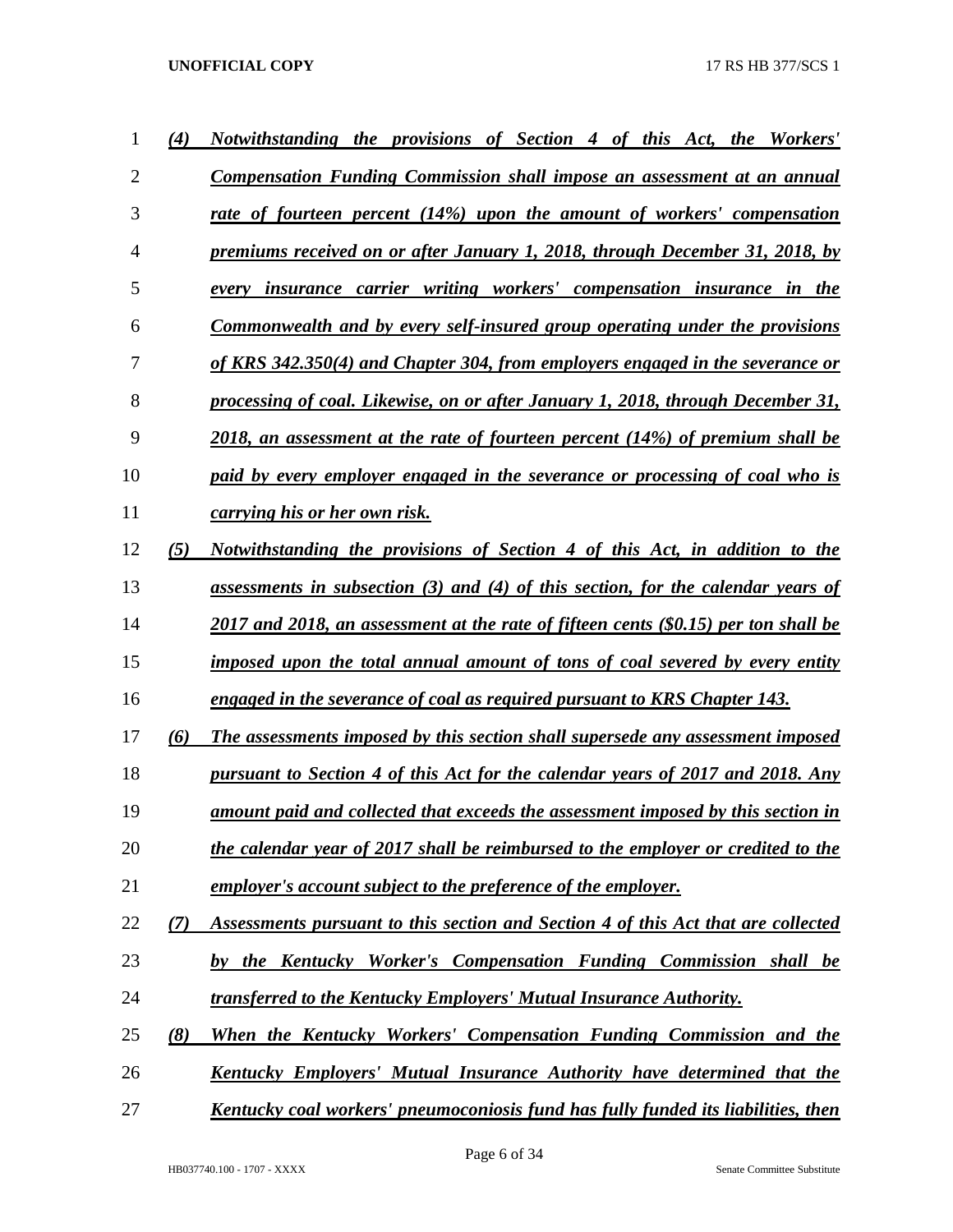- *the authority for imposing assessments pursuant to this section and Section 4 of this Act shall cease to exist, and the Kentucky coal workers' pneumoconiosis fund shall be abolished. Any remaining assessments received following the exhaustion of liabilities shall be refunded pro rata to all employers who have paid an assessment in the year that liabilities are fully funded.* 6  $\rightarrow$  Section 4. KRS 342.1242 is amended to read as follows: (1) There is created the Kentucky coal workers' pneumoconiosis fund which shall have one-half (1/2) of the liability for income benefits, including retraining benefits, payable for claims brought under KRS 342.732 for last exposure incurred on or after December 12, 1996*, which are filed on or before June 30, 2017*. Income benefit payments by the Kentucky coal workers' pneumoconiosis fund shall be made contemporaneous with the payments made by the employer, except that the employer shall make all payments due under a final award or approved settlement *for any claims filed after June 30, 2017*[until the liability of the Kentucky coal workers' pneumoconiosis fund is established under subsection (2) of this section and the coal workers' pneumoconiosis fund shall reimburse the employer for such **payments to the extent of its liability**. (2) *For claims brought under Section 7 of this Act for last exposure incurred on or after December 12, 1996 which are filed on or before June 30, 2017,* the employer shall defend any claim brought under KRS 342.732 and upon conclusion shall seek participation in payment of the final award or settlement by the Kentucky coal workers' pneumoconiosis fund by making written request upon the director in the manner prescribed by administrative regulation to be promulgated by the commissioner of the Department of Workers' Claims.
- (3) (a) For the purpose of funding [and prefunding ]the liabilities of the Kentucky coal workers' pneumoconiosis fund and financing the administration and operation of the Kentucky coal workers' pneumoconiosis fund, as reflected in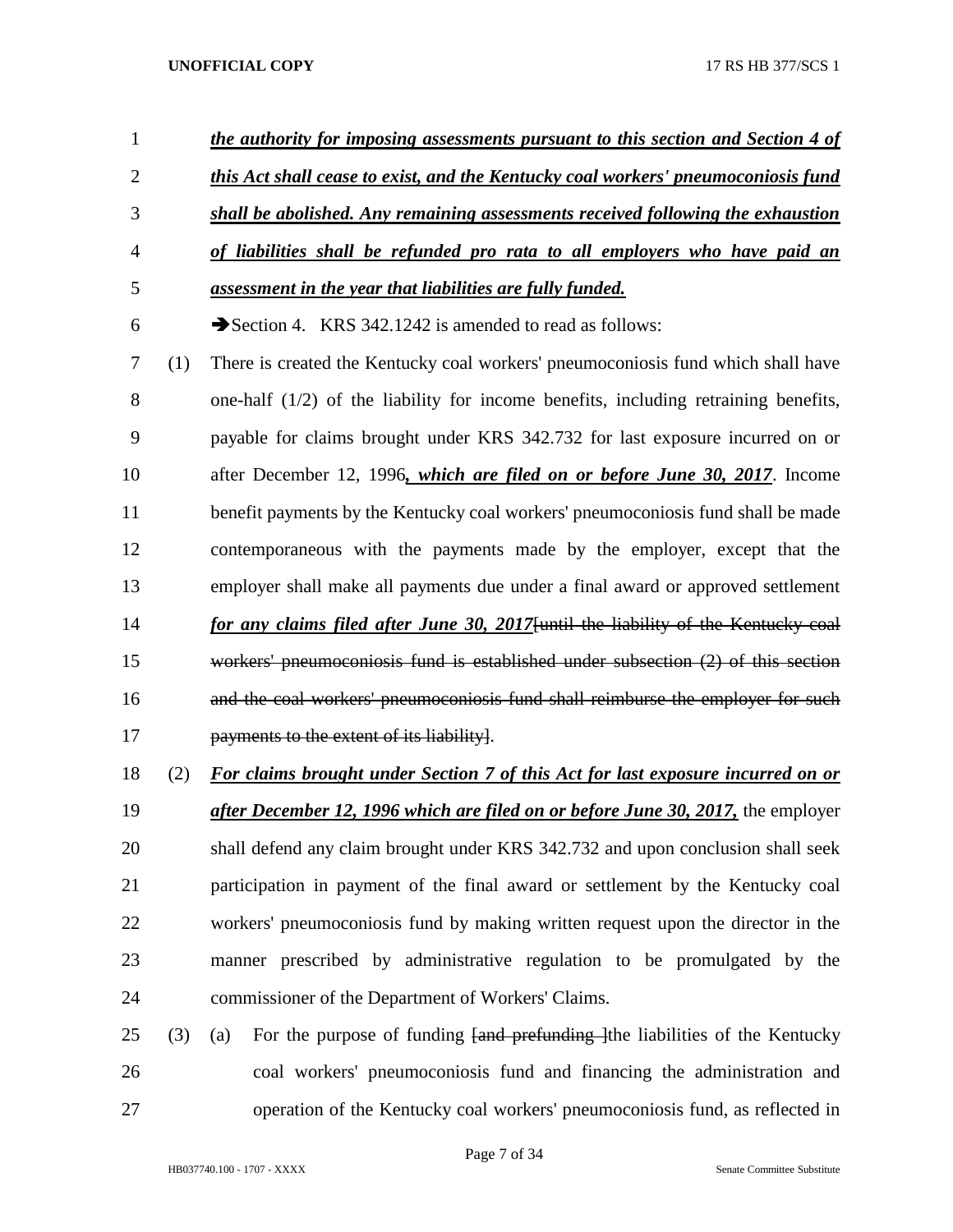the budget of the Commonwealth enacted by the General Assembly, a 2 Kentucky coal workers' pneumoconiosis fund assessment at the rate of three percent (3%) is hereby imposed upon the amount of workers' compensation premiums received on and after January 1, 1997, through December 31, 1997, by every insurance carrier writing workers' compensation insurance in the Commonwealth and by every self-insured group operating under the provisions of KRS 342.350(4) and Chapter 304, from employers engaged in the severance or processing of coal. Likewise, on and after January 1, 1997, through December 31, 1997, an assessment at the rate of three percent (3%) of premium shall be paid by every employer engaged in the severance or processing of coal who is carrying his or her own risk.

- (b) In addition to the assessment imposed in paragraph (a) of this subsection, an additional Kentucky coal workers' pneumoconiosis fund assessment at the rate of two and one-half cents (\$0.025) per ton is hereby imposed upon the total annual amount of tons of coal severed on or after January 1, 1997, through December 31, 1997, by every entity engaged in the severance of coal as required pursuant to KRS Chapter 143.
- (c) As of June 30, *2018*[2006], and each year thereafter *until the liabilities of the fund are fully funded*, the *Funding Commission and the Kentucky Employers' Mutual Insurance Authority*[funding commission] shall 21 determine the assets of the fund and the claim fund administrative expense **Illiability incurred by the fund for all previous years and shall establish the**  rates under the provisions of paragraphs (a) and (b) of this subsection 24 necessary as of January 1 of the next year to friend fund fund fand prefund all 25 1-claim liabilities <del>[and administrative expenses ]</del>through December 31 of the next year of operations. The assessment rate authorized by this section for premiums received and tons of coal severed shall be set so as to receive fifty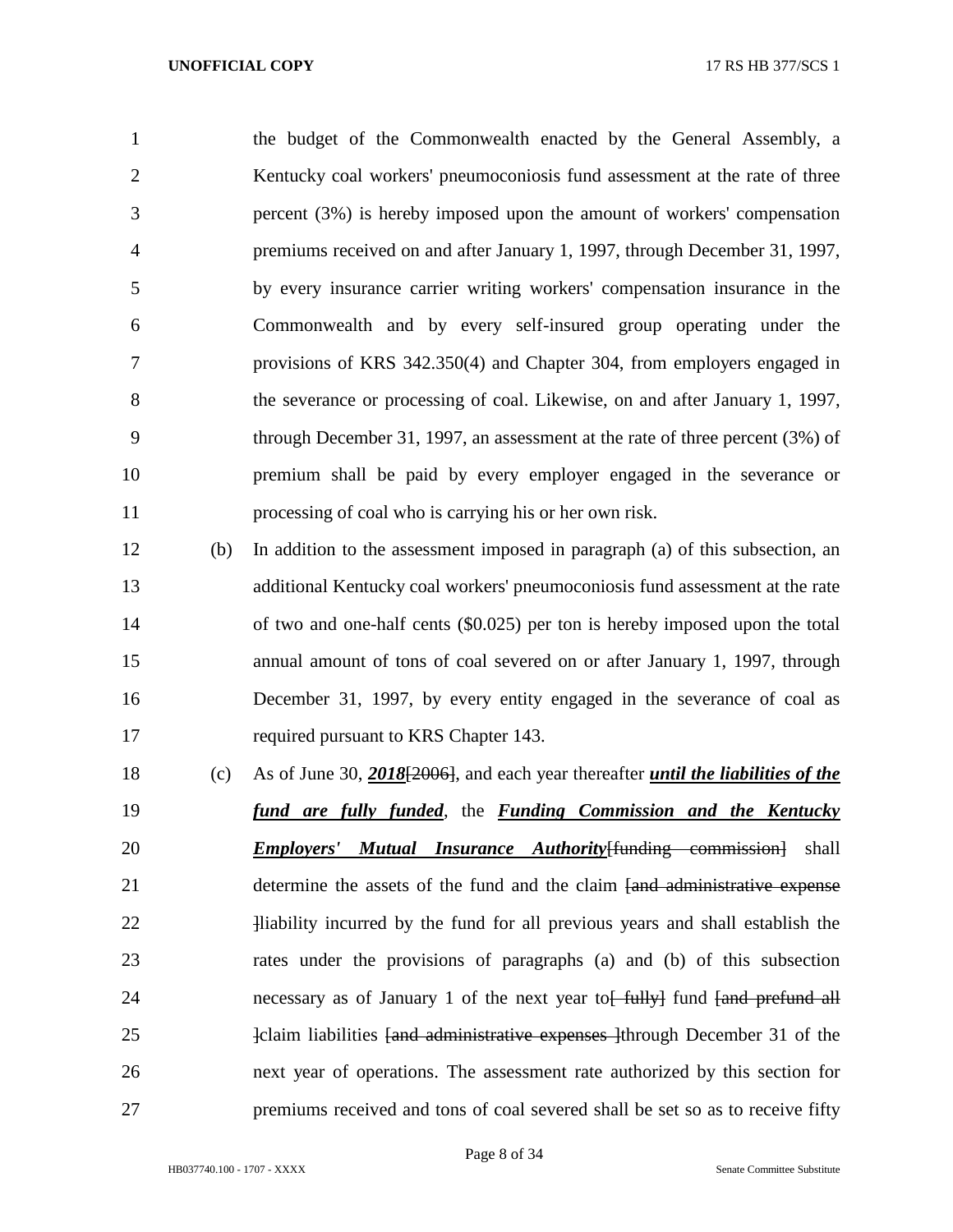percent (50%) of the needed revenue from each assessment. Notice of any rate changes shall be provided no later than October 1 of the year preceding the rate change.

- (4) All assessments imposed by this section shall be paid to the Kentucky Workers' Compensation Funding Commission and shall be *transferred to the Kentucky Employers' Mutual Insurance Authority, which is administering the coal workers' pneumoconiosis fund*[credited to a separate account within the benefit reserve fund within the Kentucky Workers' Compensation Funding Commission]. In addition, the powers and responsibilities of the Kentucky Workers' Compensation Funding Commission including its fiduciary duties and responsibilities relating to assessments collected for the special fund pursuant to KRS 342.122, 342.1222, 342.1223, 342.1226, 342.1229, and 342.1231 shall apply to assessments collected for the Kentucky coal workers' pneumoconiosis fund created pursuant to this section. Each entity subject to assessments for the Kentucky coal workers' pneumoconiosis fund shall provide any and all information requested by the Kentucky Workers' Compensation Funding Commission necessary to carry out its powers and responsibilities relating thereto.
- (5) These assessments shall be paid quarterly not later than the thirtieth day of the month following the end of the quarter in which the premium is received or the coal is processed or severed. Receipt shall be considered timely through actual physical receipt or by postmark by the United States Postal Service. Employers carrying their own risk and employers defined in KRS 342.630(2) shall pay the annual assessments in four (4) equal quarterly installments. Penalty and interest penalties imposed pursuant to KRS 342.1221 and the authority of the Kentucky Workers' Compensation Funding Commission to waive part or all of the penalty shall apply to assessments for the Kentucky coal workers' pneumoconiosis fund in the same manner and amount as they are imposed on assessments for the special fund under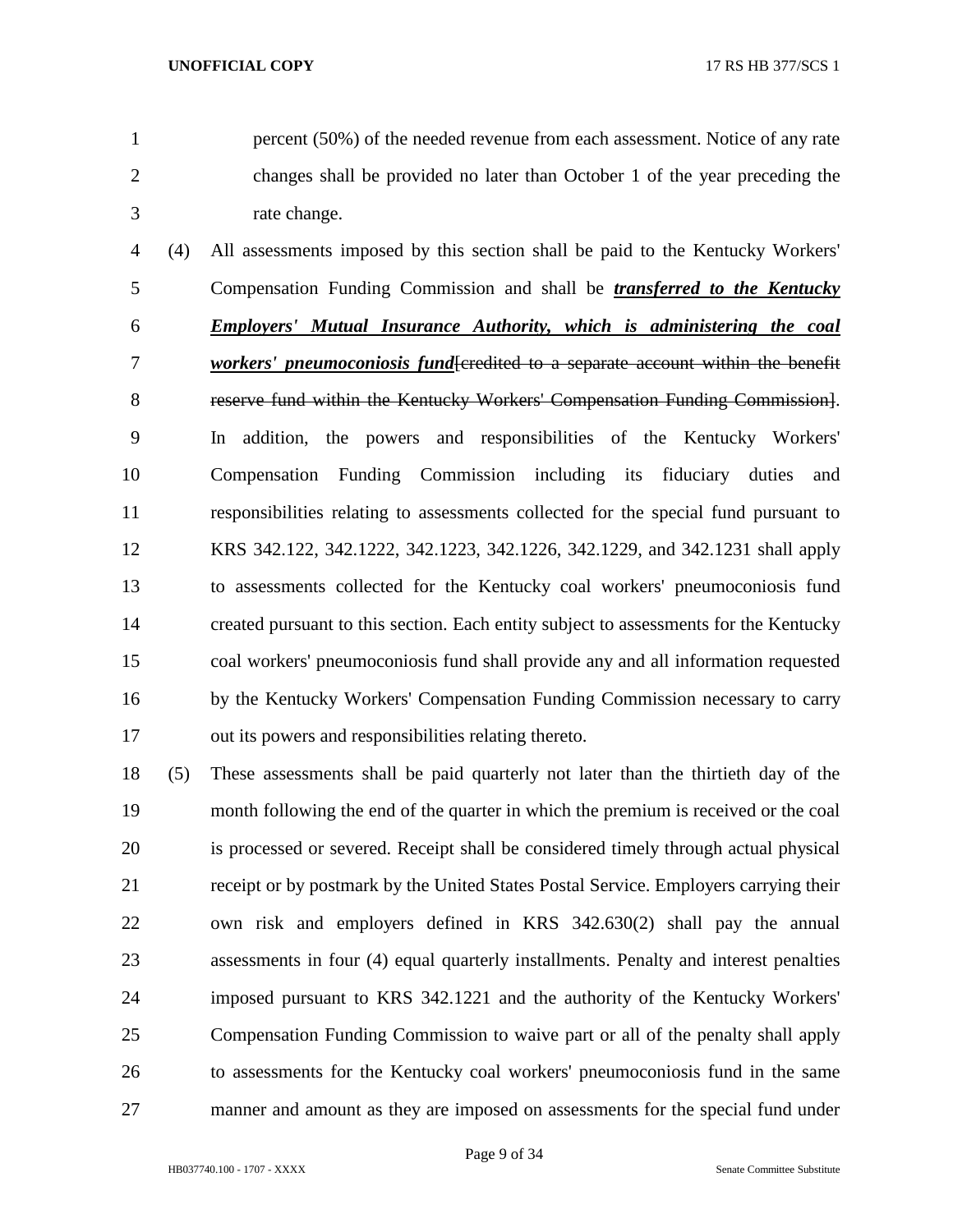# KRS 342.122.

- (6) Notwithstanding any other provisions of this section or this chapter to the contrary, the total amount of funds collected pursuant to the assessment rates adopted by the funding commission shall not be limited to the provisions of this section.
- (7) Claims for benefits by reason of the development of coal workers' pneumoconiosis shall be maintained pursuant to KRS 342.732, and the Kentucky coal workers' pneumoconiosis fund shall be liable for payment of a part of the liability only for employees of employers engaged in the severance or processing of coal as defined in KRS 342.0011(23)(a) and (b).

# *(8) Assessments issued pursuant to this section shall cease to be imposed once the liabilities of the fund are fully funded. After the liabilities are fully funded, any excess assessments shall be refunded to the employers on a pro rata basis.*

- 13 Section 5. KRS 342.316 is amended to read as follows:
- (1) (a) The employer liable for compensation for occupational disease shall be the employer in whose employment the employee was last exposed to the hazard of the occupational disease. During any period in which this section is applicable to a coal mine, an operator who acquired it or substantially all of its assets from a person who was its operator on and after January 1, 1973, shall be liable for, and secure the payment of, the benefits which would have been payable by the prior operator under this section with respect to miners previously employed in the mine if it had not been acquired by such later operator. At the same time, however, this subsection does not relieve the prior operator of any liability under this section. Also, it does not affect whatever rights the later operator might have against the prior operator.

# (b) The time of the beginning of compensation payments shall be the date of the employee's last injurious exposure to the cause of the disease, or the date of actual disability, whichever is later.

Page 10 of 34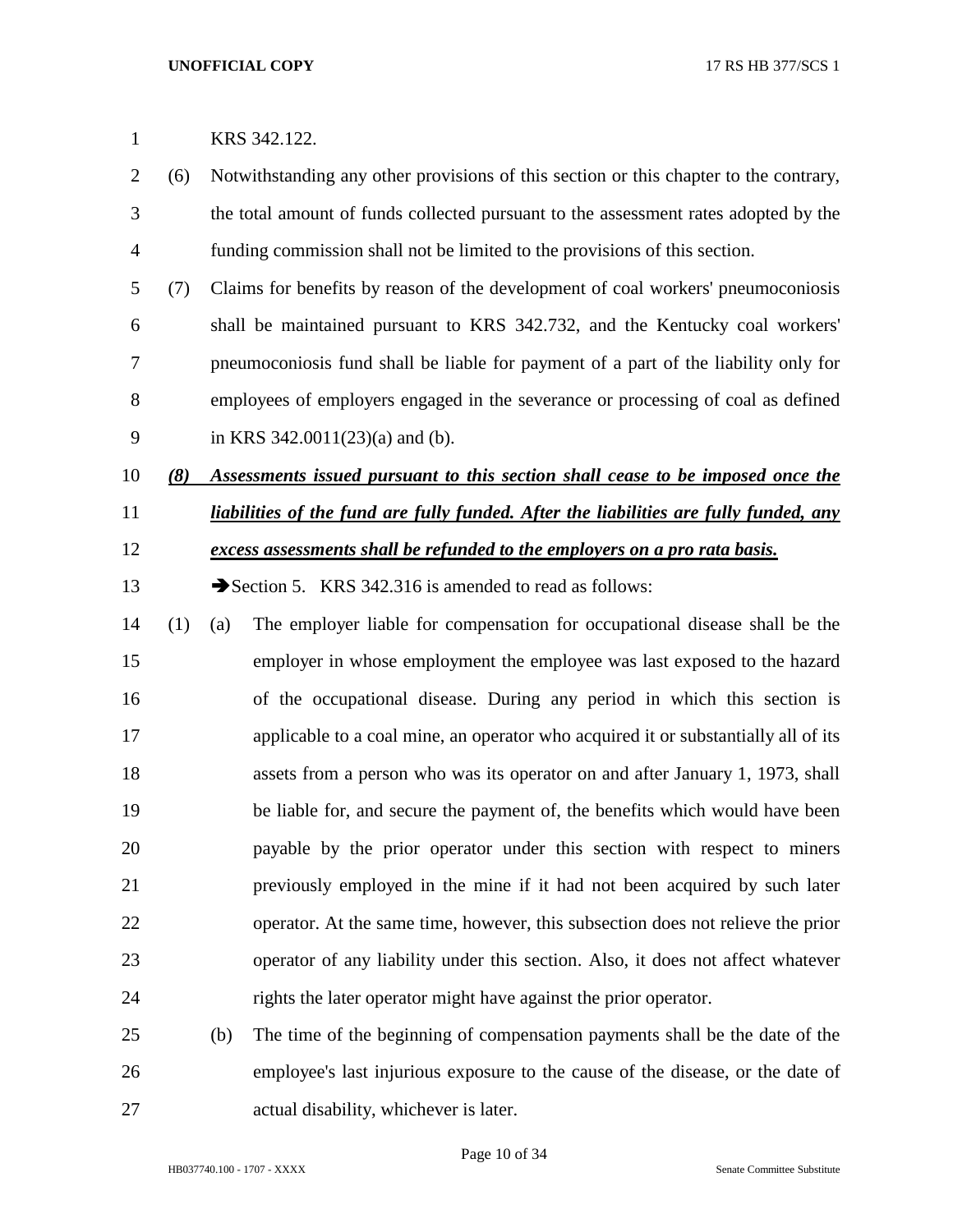(2) The procedure with respect to the giving of notice and determination of claims in occupational disease cases and the compensation and medical benefits payable for disability or death due to the disease shall be the same as in cases of accidental injury or death under the general provisions of this chapter, except that notice of claim shall be given to the employer as soon as practicable after the employee first experiences a distinct manifestation of an occupational disease in the form of symptoms reasonably sufficient to apprise the employee that he or she has contracted the disease, or a diagnosis of the disease is first communicated to him or her, whichever shall first occur.

(3) The procedure for filing occupational disease claims shall be as follows:

 (a) The application for resolution of claim shall set forth the complete work history of the employee with a concise description of injurious exposure to a specific occupational disease, together with the name and addresses of the employer or employers with the approximate dates of employment. The application shall also include at least one (1) written medical report supporting his or her claim. This medical report shall be made on the basis of clinical or X-ray examination performed in accordance with accepted medical standards and shall contain full and complete statements of all examinations performed and the results thereof. The report shall be made by a duly-licensed physician. The commissioner shall promulgate administrative regulations which prescribe the format of the medical report required by this section and the manner in which the report shall be completed.

 1. For coal-related occupational pneumoconiosis claims, each clinical examination shall include a chest X-ray interpretation by a National Institute of Occupational Safety and Health (NIOSH) certified "B" reader. The chest X-ray upon which the report is made shall be filed with the application as well as spirometric tests when pulmonary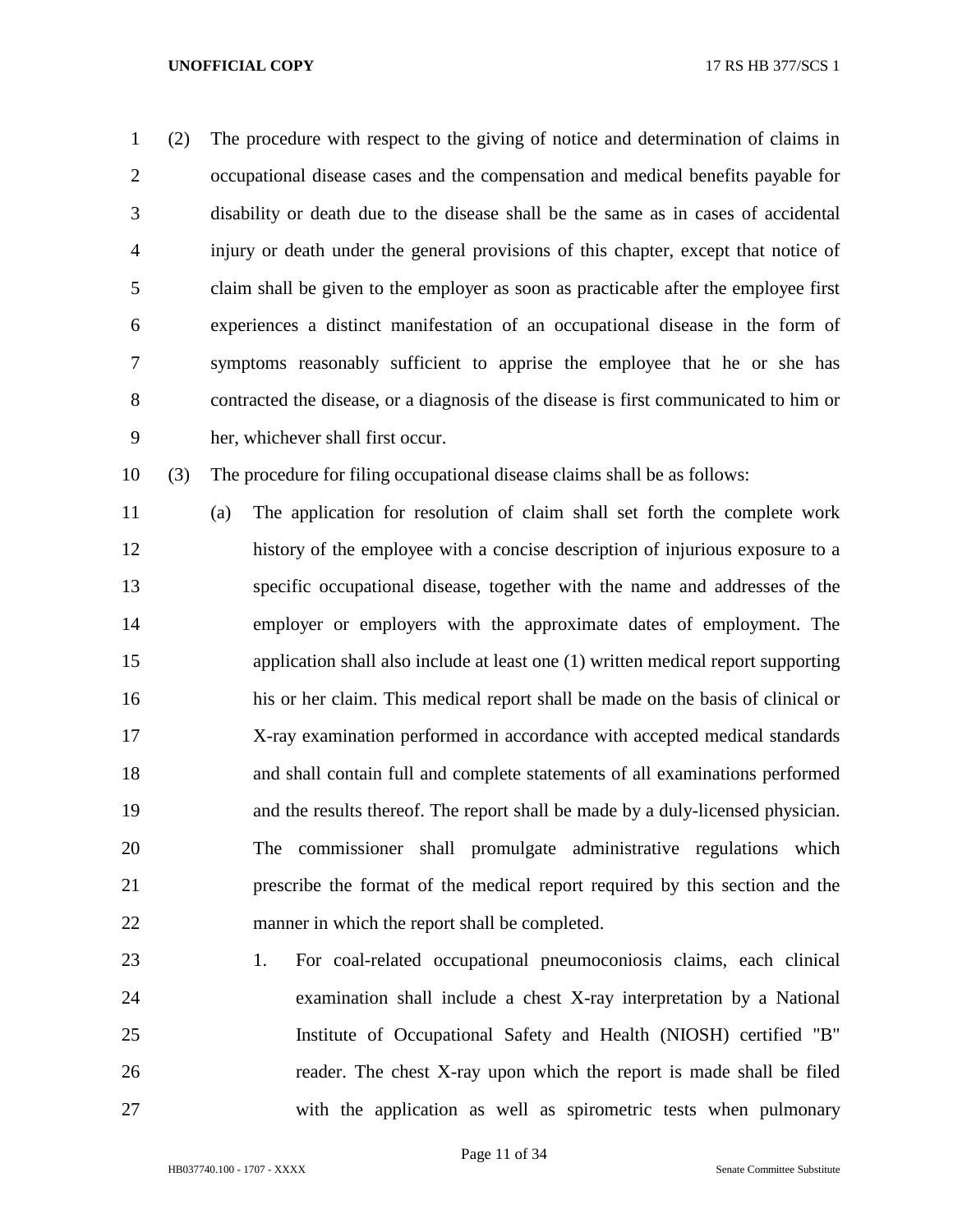| $\mathbf{1}$   | dysfunction is alleged.                                                        |
|----------------|--------------------------------------------------------------------------------|
| $\overline{2}$ | 2.<br>For other compensable occupational pneumoconiosis claims, each           |
| 3              | clinical examination shall include a chest X-ray examination and               |
| 4              | appropriate pulmonary function tests.                                          |
| (b)<br>5       | To be admissible, medical evidence offered in any proceeding under this        |
| 6              | chapter for determining a claim for occupational pneumoconiosis resulting      |
| 7              | from exposure to coal dust shall comply with accepted medical standards as     |
| 8              | follows:                                                                       |
| 9              | 1.<br>Chest X-rays shall be of acceptable quality with respect to exposure and |
| 10             | development and shall be indelibly labeled with the date of the X-ray          |
| 11             | and the name and Social Security number of the claimant. Physicians'           |
| 12             | reports of X-ray interpretations shall: identify the claimant by name and      |
| 13             | Social Security number; include the date of the X-ray and the date of the      |
| 14             | classify the X-ray interpretation using the latest ILO<br>report;              |
| 15             | Classification and be accompanied by a completed copy of the latest ILO        |
| 16             | Classification report. Only interpretations by National Institute of           |
| 17             | Occupational Safety and Health (NIOSH) certified "B" readers shall be          |
| 18             | admissible.                                                                    |
| 19             | Spirometric testing shall be conducted in accordance with the standards<br>2.  |
| 20             | recommended in the "Guides to the Evaluation of Permanent                      |
| 21             | Impairment" and the 1978 ATS epidemiology standardization project              |
| 22             | with the exception that the predicted normal values for lung function          |
| 23             | shall not be adjusted based upon the race of the subject. The FVC or the       |
| 24             | FEV1 values shall represent the largest of such values obtained from           |
| 25             | three (3) acceptable forced expiratory volume maneuvers as corrected to        |
| 26             | BTPS (body temperature, ambient pressure and saturated with water              |

HB037740.100 - 1707 - XXXX Senate Committee Substitute

Page 12 of 34

vapor at these conditions) and the variance between the two (2) largest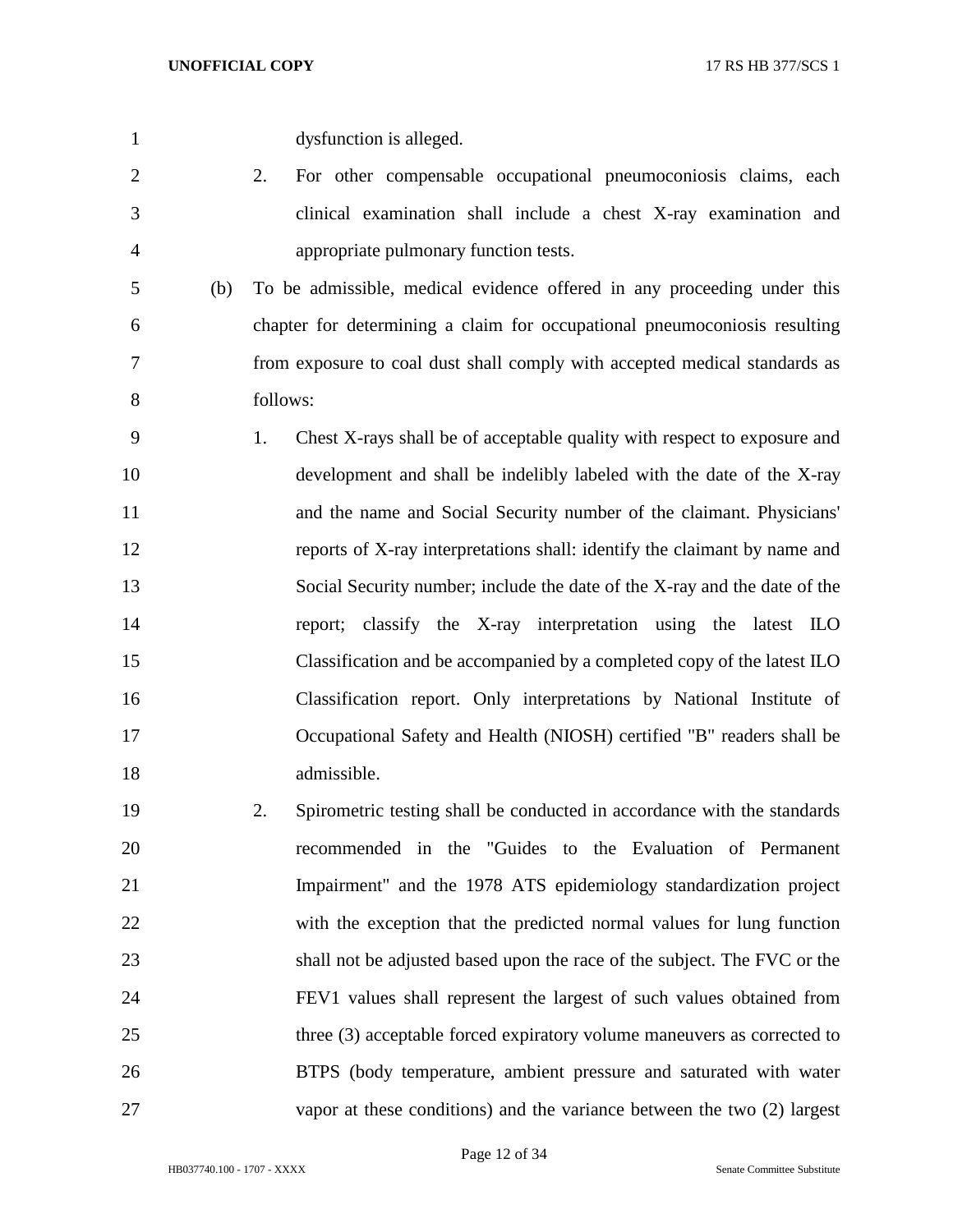| $\mathbf{1}$   | acceptable FVC values shall be either less than five percent (5%) of the  |
|----------------|---------------------------------------------------------------------------|
| $\overline{2}$ | largest FVC value or less than one hundred (100) milliliters, whichever   |
| 3              | is greater. The variance between the two (2) largest acceptable FEV1      |
| $\overline{4}$ | values shall be either less than five percent $(5%)$ of the largest FEV1  |
| 5              | value or less than one hundred (100) milliliters, whichever is greater.   |
| 6              | Reports of spirometric testing shall include a description by the         |
| 7              | physician of the procedures utilized in conducting such spirometric       |
| 8              | testing and a copy of the spirometric chart and tracings from which       |
| 9              | spirometric values submitted as evidence were taken.                      |
| 10<br>3.       | The commissioner shall promulgate administrative regulations pursuant     |
| 11             | to KRS Chapter 13A as necessary to effectuate the purposes of this        |
| 12             | section. The commissioner shall periodically review the applicability of  |
| 13             | the spirometric test values contained in the "Guides to the Evaluation of |
| 14             | Permanent Impairment" and may by administrative regulation substitute     |
| 15             | other spirometric test values which are found to be more closely          |
| 16             | representative of the normal pulmonary function of the coal mining        |
| 17             | population.                                                               |
| 18<br>4.       | The procedure for determination of occupational disease claims shall be   |
| 19             | as follows:                                                               |
| 20             | Immediately upon receipt of an application for resolution of claim,<br>a. |
| 21             | the commissioner shall notify the responsible employer and all            |
| 22             | other interested parties and shall furnish them with a full and           |
| 23             | complete copy of the application.                                         |
| 24             | The commissioner shall assign the claim to an administrative law<br>b.    |
| 25             | judge and, except for coal workers' pneumoconiosis claims, shall          |
| 26             | promptly refer the employee to such physician or medical facility         |
| 27             | as the commissioner may select for examination. The report from           |

Page 13 of 34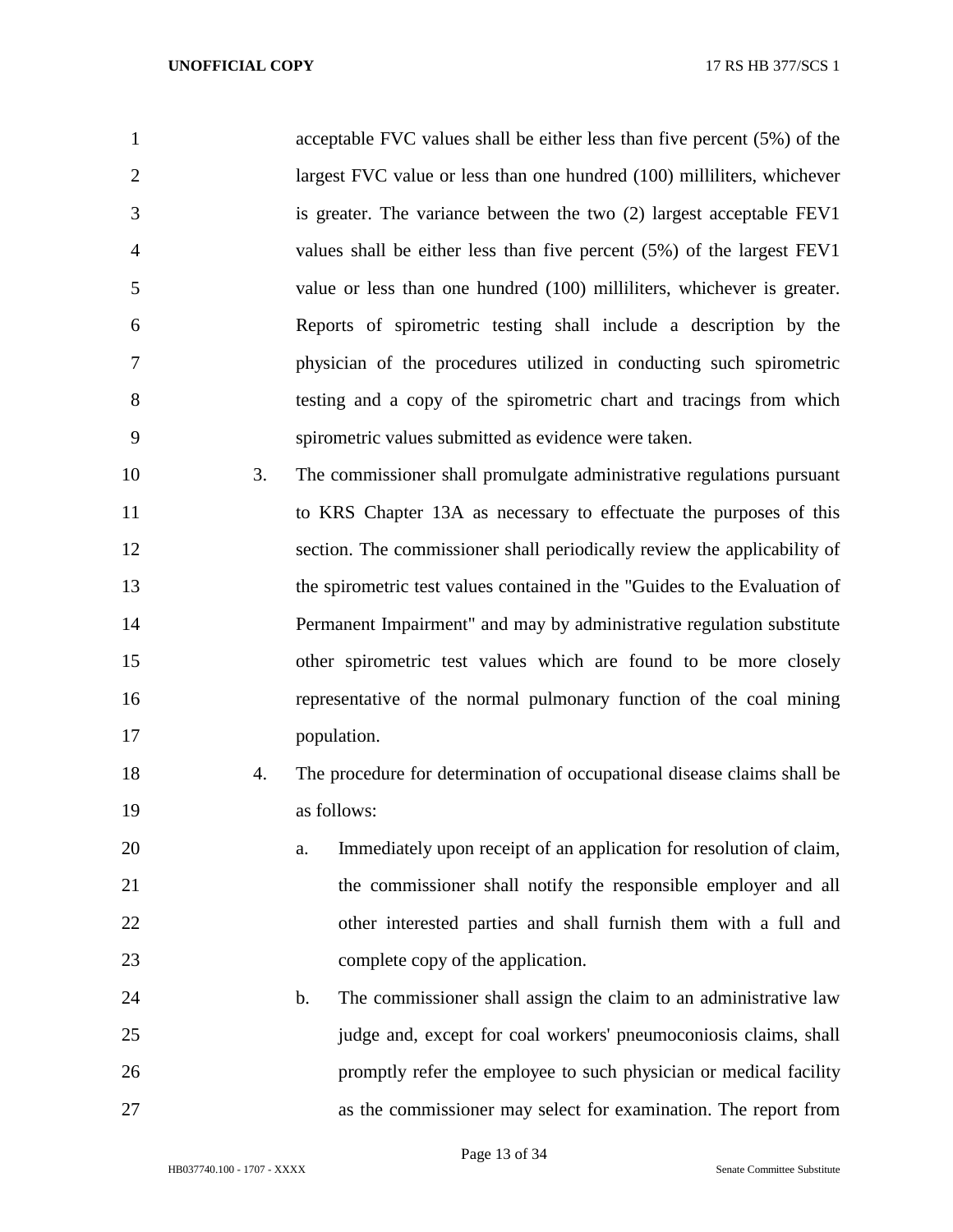this examination shall be provided to all parties of record. The employee shall not be referred by the commissioner for examination within two (2) years following any prior referral for examination for the same disease.

- c. Except for coal workers' pneumoconiosis claims, within forty-five (45) days following the notice of filing an application for resolution of claim, the employer or carrier shall notify the commissioner and all parties of record of its acceptance or denial of the claim. A denial shall be in writing and shall state the specific basis for the denial. In coal workers' pneumoconiosis claims, the employer's notice of claim denial or acceptance shall be filed within thirty (30) days of the issuance by the commissioner of the notice of the consensus reading unless the consensus is that the miner has not developed coal workers' pneumoconiosis category 1/0 or greater. In the event the consensus procedure is exhausted without consensus being established, the employer's notice of claim denial or acceptance shall be filed within thirty (30) days of the commissioner notification to the administrative law judge that consensus has not been reached.
- d. Within forty-five (45) days of assignment of a coal workers' pneumoconiosis claim to an administrative law judge, the employer shall cause the employee to be examined by a physician of the employer's choice and shall provide to all other parties and file with the commissioner the X-ray interpretation by a "B" reader. The examination of the employee shall include spirometric testing if pulmonary dysfunction is alleged by the employee in the application for resolution of a claim. The commissioner shall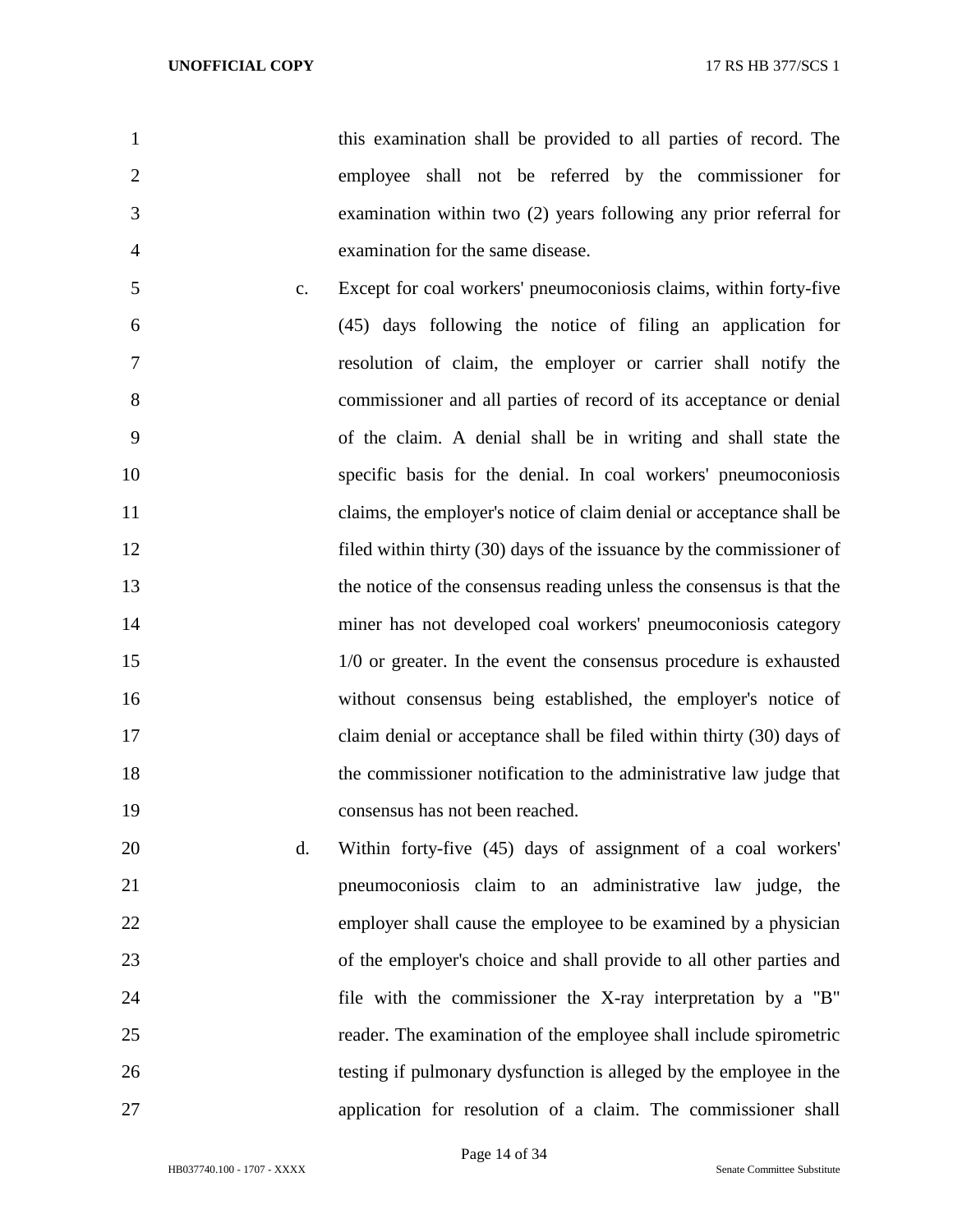determine whether the X-ray interpretations filed by the parties are in consensus.

- e. If the readings are not in consensus, the commissioner shall forward both films, masking information identifying the facility where the X-ray was obtained and the referring physician, consecutively to three (3) "B" readers selected randomly from a list maintained by the commissioner for interpretation. Each "B" reader shall select the highest quality film and report only the interpretation of that film. The commissioner shall determine if two (2) of the X-ray interpretations filed by the three (3) "B" readers selected randomly are in consensus. If consensus is reached, the commissioner shall forward copies of the report to all parties as well as notice of the consensus reading which shall be considered as evidence. If consensus is not reached, the administrative law judge shall decide the claim on the evidence 16 submitted.
- f. "Consensus" is reached between two (2) chest X-ray interpreters 18 when their classifications meet one (1) of the following criteria: 19 each finds either category A, B, or C progressive massive fibrosis; or findings with regard to simple pneumoconiosis are both in the 21 same major category and within one (1) minor category (ILO 22 category twelve (12) point scale) of each other.
- g. The administrative law judge shall conduct such proceedings as are necessary to resolve the claim and shall have authority to grant or deny any relief, including interlocutory relief, to order additional proof, to conduct a benefit review conference, or to take such other action as may be appropriate to resolve the claim.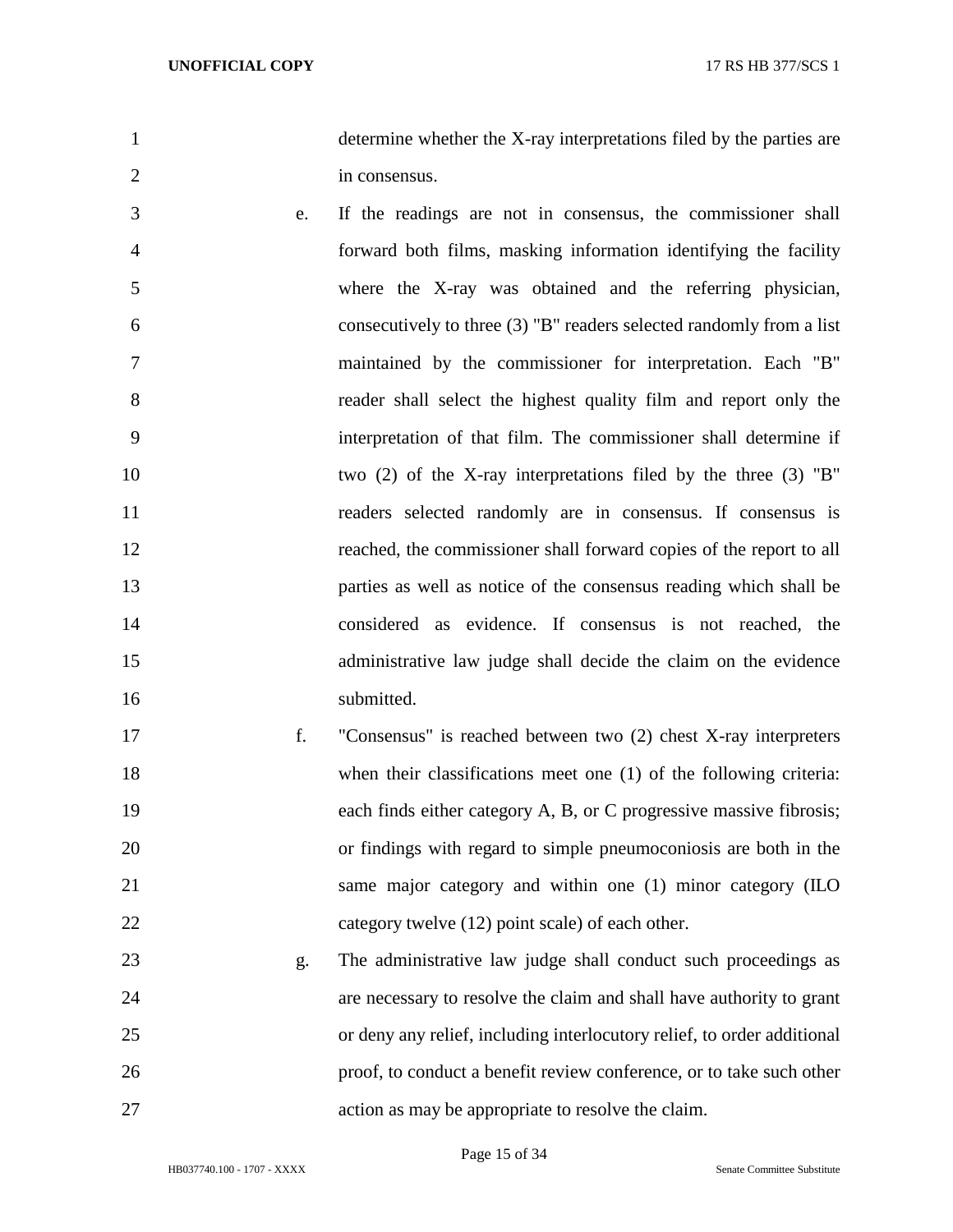| $\mathbf{1}$   |     |     | h.<br>Unless a voluntary settlement is reached by the parties, or the           |
|----------------|-----|-----|---------------------------------------------------------------------------------|
| $\overline{2}$ |     |     | parties agree otherwise, the administrative law judge shall issue a             |
| 3              |     |     | written determination within sixty (60) days following a hearing.               |
| 4              |     |     | The written determination shall address all contested issues and                |
| 5              |     |     | shall be enforceable under KRS 342.305.                                         |
| 6              |     |     | 5.<br>The procedure for appeal from a determination of an administrative law    |
| 7              |     |     | judge shall be as set forth in KRS 342.285.                                     |
| 8              | (4) | (a) | The right to compensation under this chapter resulting from an occupational     |
| 9              |     |     | disease shall be forever barred unless a claim is filed with the commissioner   |
| 10             |     |     | within three (3) years after the last injurious exposure to the occupational    |
| 11             |     |     | hazard or after the employee first experiences a distinct manifestation of an   |
| 12             |     |     | occupational disease in the form of symptoms reasonably sufficient to apprise   |
| 13             |     |     | the employee that he or she has contracted the disease, whichever shall last    |
| 14             |     |     | occur; and if death results from the occupational disease within that period,   |
| 15             |     |     | unless a claim therefor be filed with the commissioner within three (3) years   |
| 16             |     |     | after the death; but that notice of claim shall be deemed waived in case of     |
| 17             |     |     | disability or death where the employer, or its insurance carrier, voluntarily   |
| 18             |     |     | makes payment therefor, or if the incurrence of the disease or the death of the |
| 19             |     |     | employee and its cause was known to the employer. However, the right to         |
| 20             |     |     | compensation for any occupational disease shall be forever barred, unless a     |
| 21             |     |     | claim is filed with the commissioner within five (5) years from the last        |
| 22             |     |     | injurious exposure to the occupational hazard, except that, in cases of         |
| 23             |     |     | radiation disease or asbestos-related disease, a claim must be filed within     |
| 24             |     |     | twenty (20) years from the last injurious exposure to the occupational hazard.  |
| 25             |     | (b) | Income benefits for the disease of pneumoconiosis resulting from exposure to    |
| 26             |     |     | coal dust or death therefrom shall not be payable unless the employee has       |
| 27             |     |     | been exposed to the hazards of such pneumoconiosis in the Commonwealth of       |

Page 16 of 34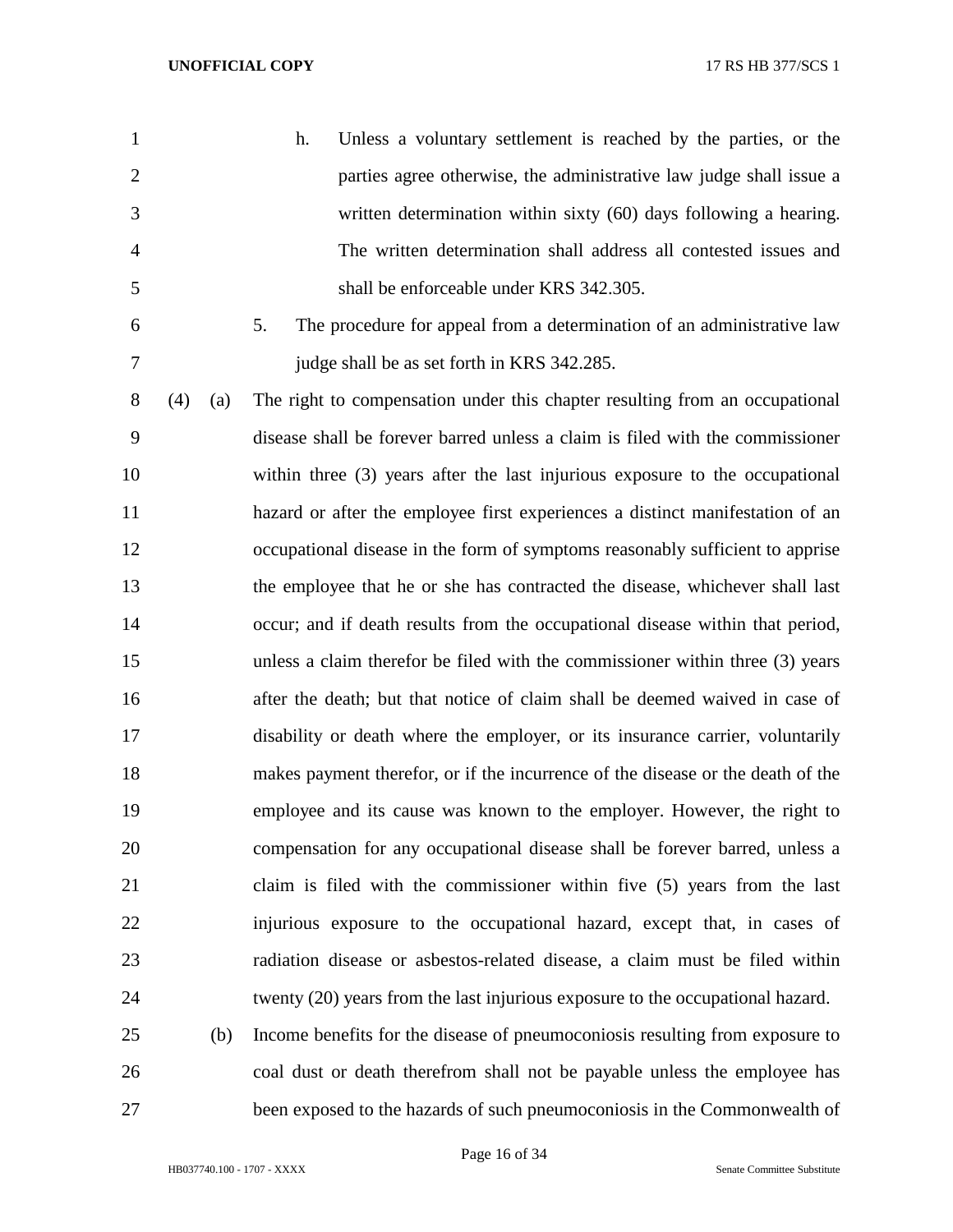| $\mathbf{1}$   |     | Kentucky over a continuous period of not less than two (2) years during the          |
|----------------|-----|--------------------------------------------------------------------------------------|
| $\overline{2}$ |     | ten (10) years immediately preceding the date of his or her last exposure to         |
| 3              |     | such hazard, or for any five $(5)$ of the fifteen $(15)$ years immediately preceding |
| $\overline{4}$ |     | the date of such last exposure.                                                      |
| 5              | (5) | The amount of compensation payable for disability due to occupational disease or     |
| 6              |     | for death from the disease, and the time and manner of its payment, shall be as      |
| 7              |     | provided for under the general provisions of the Workers' Compensation Act, but:     |
| 8              |     | In no event shall the payment exceed the amounts that were in effect at the<br>(a)   |
| 9              |     | time of the last injurious exposure;                                                 |
| 10             |     | The time of the beginning of compensation payments shall be the date of the<br>(b)   |
| 11             |     | employee's last injurious exposure to the cause of the disease, or the date of       |
| 12             |     | actual disability, whichever is later; and                                           |
| 13             |     | In case of death where the employee has been awarded compensation or made<br>(c)     |
| 14             |     | timely claim within the period provided for in this section, and an employee         |
| 15             |     | has suffered continuous disability to the date of his or her death occurring at      |
| 16             |     | any time within twenty (20) years from the date of disability, his or her            |
| 17             |     | dependents, if any, shall be awarded compensation for his or her death as            |
| 18             |     | provided for under the general provisions of the Workers' Compensation Act           |
| 19             |     | and in this section, except as provided in KRS 342.750(6).                           |
| 20             | (6) | If an autopsy has been performed, no testimony relative thereto shall be admitted    |
| 21             |     | unless the employer or its representative has available findings and reports of the  |
| 22             |     | pathologist or doctor who performed the autopsy examination.                         |
| 23             | (7) | No compensation shall be payable for occupational disease if the employee at the     |
| 24             |     | time of entering the employment of the employer by whom compensation would           |
| 25             |     | otherwise be payable, falsely represented himself or herself, in writing, as not     |
| 26             |     | having been previously disabled, laid-off, or compensated in damages or otherwise,   |
| 27             |     | because of the occupational disease, or failed or omitted truthfully to state to the |
|                |     |                                                                                      |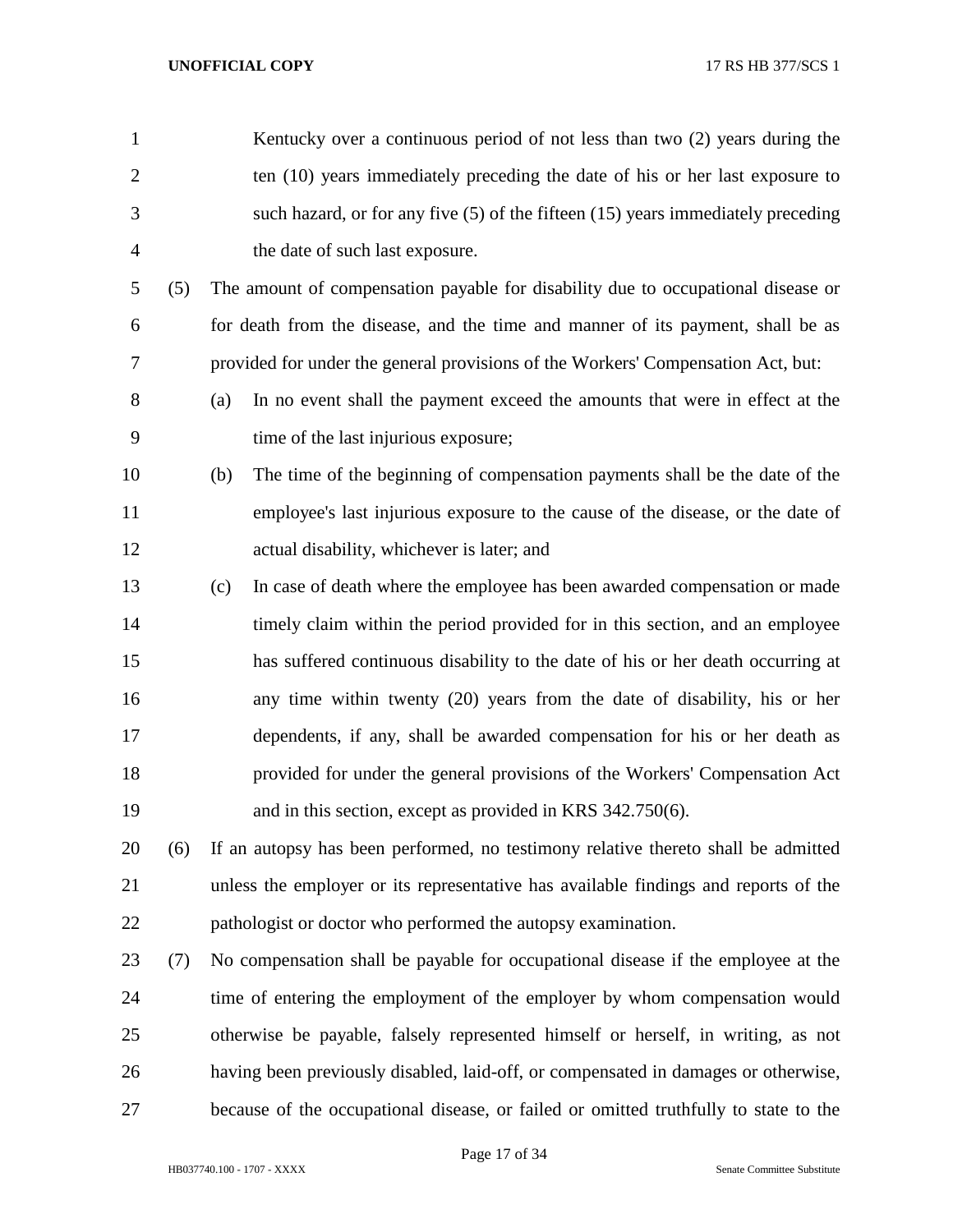best of his or her knowledge, in answer to written inquiry made by the employer, the place, duration, and nature of previous employment, or, to the best of his or her knowledge, the previous state of his or her health.

 (8) No compensation for death from occupational disease shall be payable to any person whose relationship to the deceased, which under the provisions of this chapter would give right to compensation, arose subsequent to the beginning of the first compensable disability, except only for after-born children of a marriage existing at the beginning of such disability.

 (9) Whenever any claimant misconceives his or her remedy and files an application for adjustment of claim under the general provisions of this chapter and it is subsequently discovered, at any time before the final disposition of the cause, that the claim for injury, disability, or death which was the basis for his or her application should properly have been made under the provisions of this section, 14 then the application so filed may be amended in form or substance, or both, to assert a claim for injury, disability, or death under the provisions of this section, and it shall be deemed to have been so filed as amended on the date of the original filing thereof, and compensation may be awarded that is warranted by the whole evidence pursuant to the provisions of this chapter. When amendment of this type is submitted, further or additional evidence may be heard when deemed necessary. Nothing this section contains shall be construed to be or permit a waiver of any of 21 the provisions of this chapter with reference to notice of time for filing of a claim, 22 but notice of filing a claim, if given or done, shall be deemed to be a notice of filing of a claim under provisions of this chapter, if given or done within the time required by this subsection.

 (10) When an employee has an occupational disease that is covered by this chapter, the employer in whose employment he or she was last injuriously exposed to the hazard of the disease, and the employer's insurance carrier, if any, at the time of the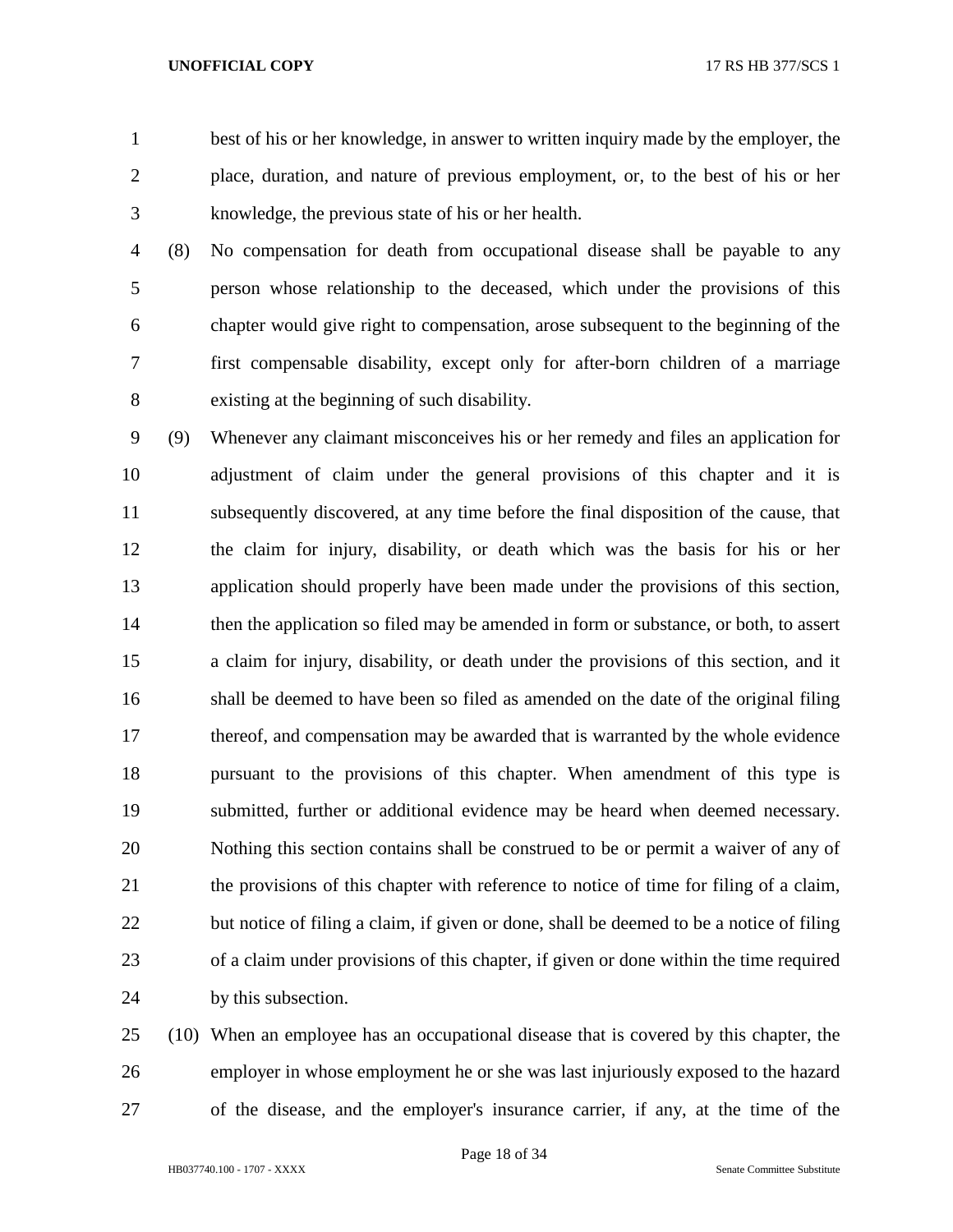exposure, shall alone be liable therefor, without right to contribution from any prior employer or insurance carrier, except as otherwise provided in this chapter. (11) (a) *For claims filed on or before June 30, 2017,* income benefits for coal-related occupational pneumoconiosis shall be paid fifty percent (50%) by the Kentucky coal workers' pneumoconiosis fund as established in KRS 342.1242 and fifty percent (50%) by the employer in whose employment the employee was last exposed to the hazard of that occupational disease. (b) *Income benefits for coal-related occupational pneumoconiosis for claims filed after June 30, 2017 shall be paid by the employer in whose employment the employee was last exposed to the hazards of coal workers' pneumoconiosis. (c)* Compensation for all other occupational disease shall be paid by the employer in whose employment the employee was last exposed to the hazards of the occupational disease. (12) A concluded claim for benefits by reason of contraction of coal workers' pneumoconiosis in the severance or processing of coal shall bar any subsequent claim for benefits by reason of contraction of coal workers' pneumoconiosis, unless there has occurred in the interim between the conclusion of the first claim and the filing of the second claim at least two (2) years of employment wherein the employee was continuously exposed to the hazards of the disease in the Commonwealth. (13) For coal-related occupational pneumoconiosis claims, the consensus procedure shall apply to all claims which have not been assigned to an administrative law judge prior to July 15, 2002. The consensus classification shall be presumed to be the correct classification of the employee's condition unless overcome by clear and convincing evidence. If an administrative law judge finds that the presumption of correctness of the consensus reading has been overcome, the reasons shall be

Page 19 of 34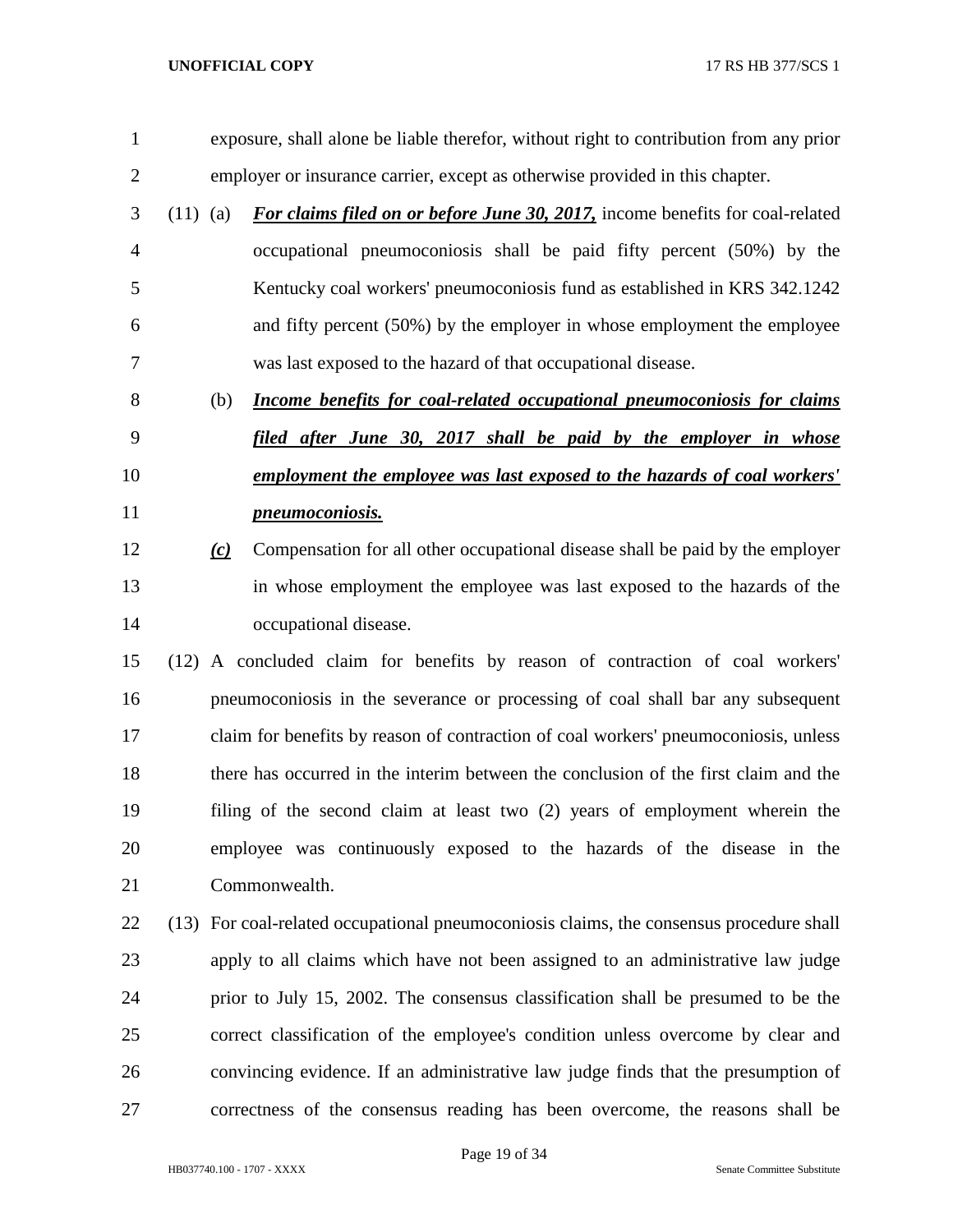| $\mathbf{1}$   |     | specially stated in the administrative law judge's order.                                |
|----------------|-----|------------------------------------------------------------------------------------------|
| $\mathbf{2}$   |     | Section 6. KRS 342.320 is amended to read as follows:                                    |
| 3              | (1) | All fees of attorneys and physicians, and all charges of hospitals under this chapter,   |
| $\overline{4}$ |     | shall be subject to the approval of an administrative law judge pursuant to the          |
| 5              |     | statutes and administrative regulations.                                                 |
| 6              | (2) | In an original claim, attorney's fees for services under this chapter on behalf of an    |
| 7              |     | employee shall be subject to the following maximum limits:                               |
| 8              |     | Twenty percent $(20\%)$ of the first twenty-five thousand dollars $(\$25,000)$ of<br>(a) |
| 9              |     | the award, fifteen percent $(15%)$ of the next ten thousand dollars $(\$10,000)$ ,       |
| 10             |     | and five percent (5%) of the remainder of the award, not to exceed a                     |
| 11             |     | maximum fee of twelve thousand dollars (\$12,000). This fee shall be paid by             |
| 12             |     | the employee from the proceeds of the award or settlement; and                           |
| 13             |     | (b)<br>Attorney-client employment contracts entered into and signed after July 14,       |
| 14             |     | 2000, shall be subject to the conditions of paragraph (a) of this subsection.            |
| 15             | (3) | In approving an allowance of attorney's fees, the administrative law judge shall         |
| 16             |     | consider the extent, complexity, and quality of services rendered, and in the case of    |
| 17             |     | death, the Remarriage Tables of the Dutch Royal Insurance Institute. An attorney's       |
| 18             |     | fee may be denied or reduced upon proof of solicitation by the attorney. However,        |
| 19             |     | this provision shall not be construed to preclude advertising in conformity with         |
| 20             |     | standards prescribed by the Kentucky Supreme Court.                                      |
| 21             | (4) | No attorney's fee in any case involving benefits under this chapter shall be paid until  |
| 22             |     | the fee is approved by the administrative law judge, and any contract for the            |
| 23             |     | payment of attorney's fees otherwise than as provided in this section shall be void.     |
| 24             |     | The motion for approval of an attorney's fee shall be submitted within thirty (30)       |
| 25             |     | days following finality of the claim. Except when the attorney's fee is to be paid by    |
| 26             |     | the employer or carrier, the attorney's fee shall be paid in one (1) of the following    |
| 27             |     | ways:                                                                                    |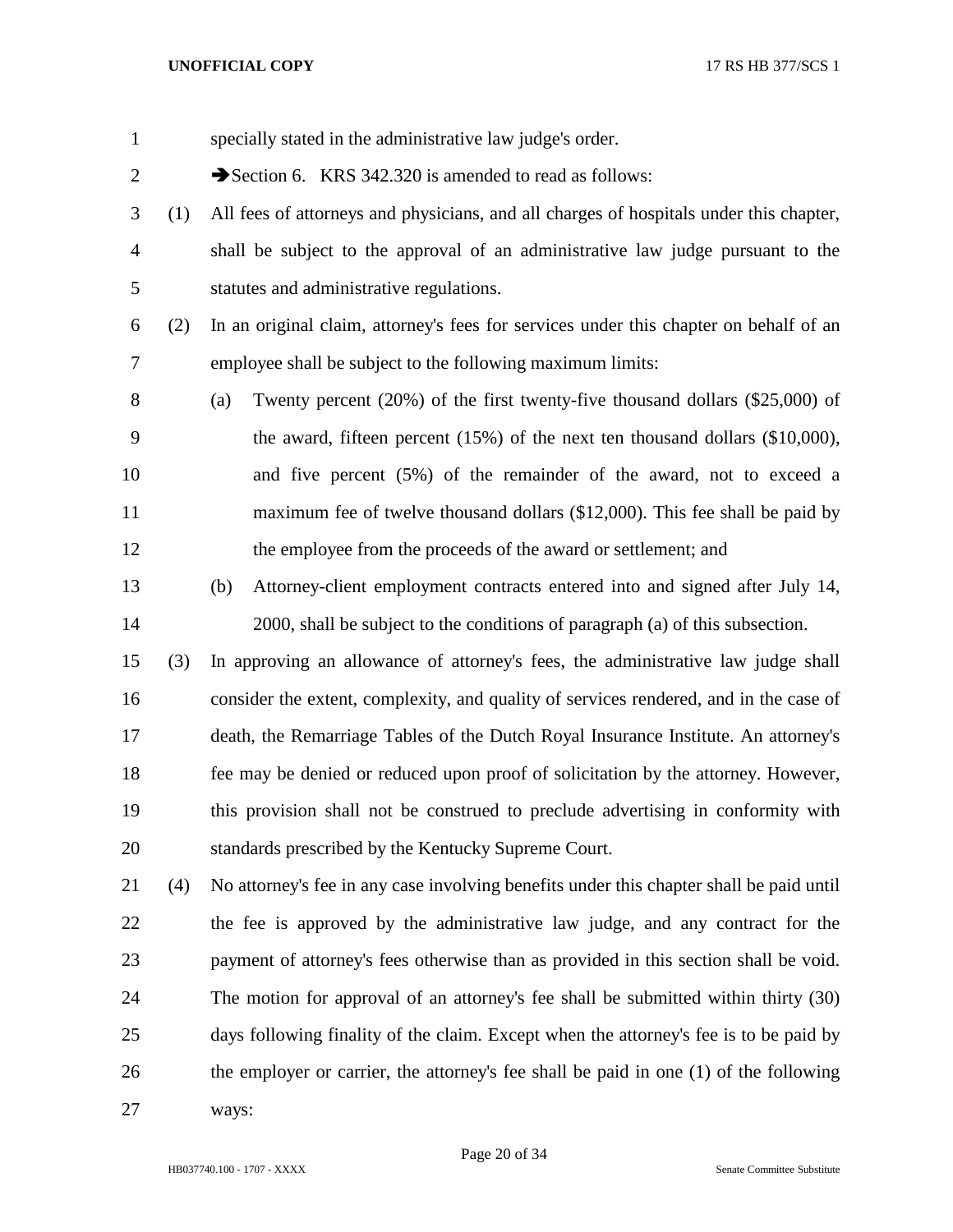(a) The employee may pay the attorney's fee out of his or her personal funds or from the proceeds of a lump-sum settlement; or

 (b) The administrative law judge, upon request of the employee, may order the payment of the attorney's fee in a lump sum directly to the attorney of record and deduct the attorney's fee from the weekly benefits payable to the employee in equal installments over the duration of the award or until the attorney's fee has been paid, commuting sufficient sums to pay the fee.

 (5) At the commencement of the attorney-client relationship, the attorney shall explain to the employee the methods by which this section provides for the payment of the attorney's fee, and the employee shall select the method in which the attorney's fee is to be paid. His or her selection and statement that he or she fully understands the method to be used shall be submitted by his or her attorney, on a notarized form signed by the employee, at the time the motion for approval of the attorney's fee is submitted. The commissioner shall develop the format and content of the form to be used pursuant to this section. The form to be used shall list on its face all options permitted in this section for the payment of an attorney's fees and contain an explanation in nontechnical language of each method.

 (6) The General Assembly declares that by the enactment of KRS 342.316(3), it is the legislative intent to encourage settlement and prompt administrative handling of those claims and thereby reduce expenses to claimants for compensation under the provisions of KRS 342.316, and the administrative law judge shall give due regard to this legislative intent in the handling of uncontested claims and the allowance of attorney's fees therein.

 (7) In a claim that has been reopened pursuant to the provisions of this chapter, an attorney's fee may be awarded by the administrative law judge subject to the limits set forth in subsection (2) of this section. In awarding the attorney's fee, the 27 administrative law judge shall consider the factors set forth in subsection (3) of this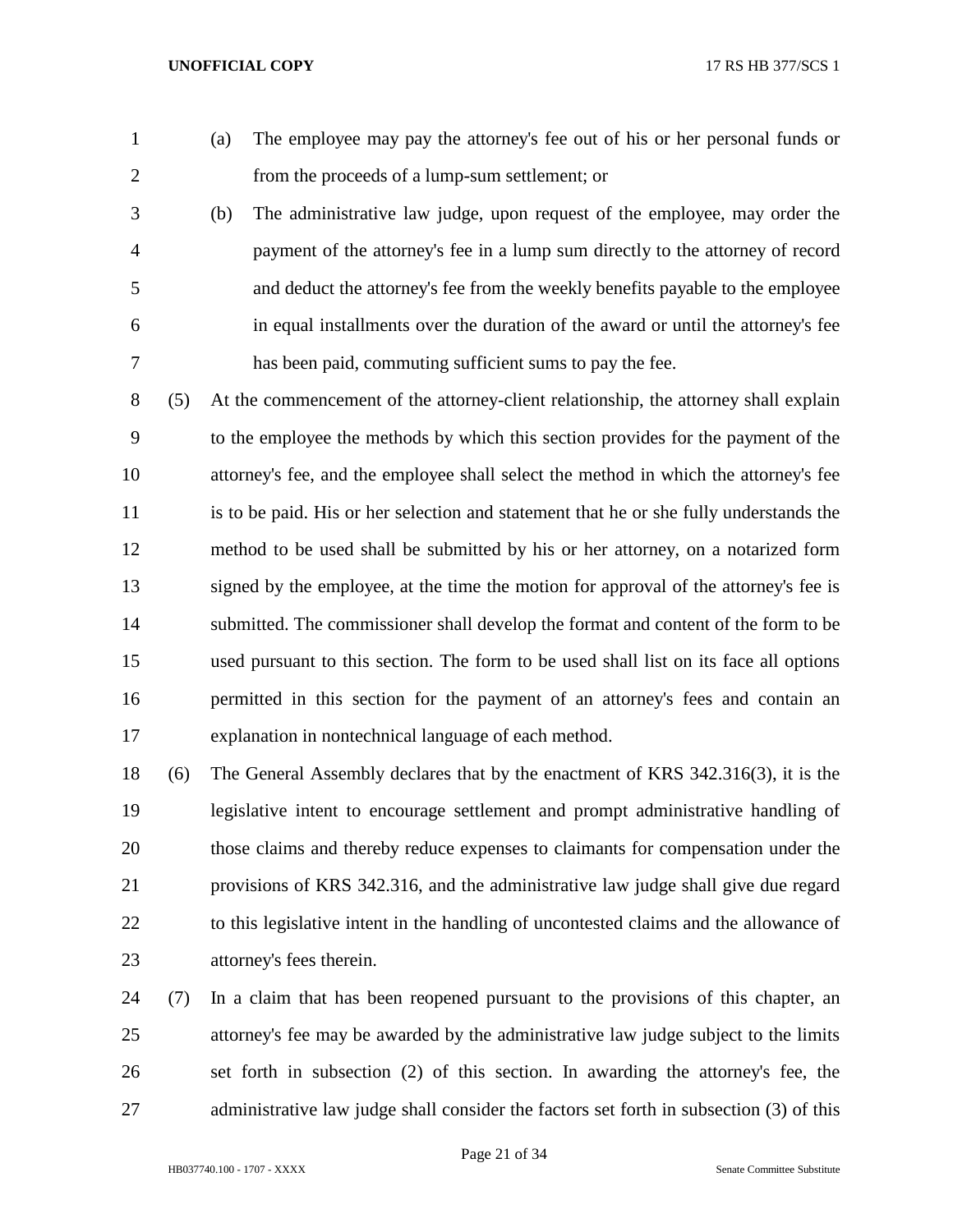section. If no additional amount is recovered upon reopening, no attorney's fee shall be awarded. No attorney's fee shall be allowed or approved exceeding the amounts provided in subsection (2)(a) of this section applicable to any additional amount recovered.

 (8) Attorney's fees for representing employers in proceedings under this chapter pursuant to contract with the employer shall be subject to approval of the administrative law judge in the same manner as prescribed for attorney representation of employees. Employer attorney's fees are subject to the limitation of twelve thousand dollars (\$12,000) maximum fees except that fees for representing employers shall not be dependent upon the result achieved. Employer attorney's fees may be paid on a periodic basis while a claim is adjudicated and the payments need not be approved until the claims resolution process is completed. **Fees for legal services in presenting a claim for reimbursement from the Kentucky**  coal workers' pneumoconiosis fund shall not exceed one thousand dollars (\$1,000).] All such approved fees shall be paid by the employer and in no event shall exceed 16 the amount the employer agreed by contract to pay.

17 Section 7. KRS 342.732 is amended to read as follows:

 (1) Notwithstanding any other provision of this chapter, income benefits and retraining incentive benefits for occupational pneumoconiosis resulting from exposure to coal dust in the severance or processing of coal shall be paid as follows:

 (a) 1. If an employee has a radiographic classification of category 1/0, 1/1 or 22 1/2, coal workers' pneumoconiosis and spirometric test values of eighty percent (80%) or more, the employee shall be awarded a one (1) time only retraining incentive benefit which shall be an amount equal to sixty-six and two-thirds percent (66-2/3%) of the employee's average weekly wage as determined by KRS 342.740, but not more than seventy-five percent (75%) of the state average weekly wage, payable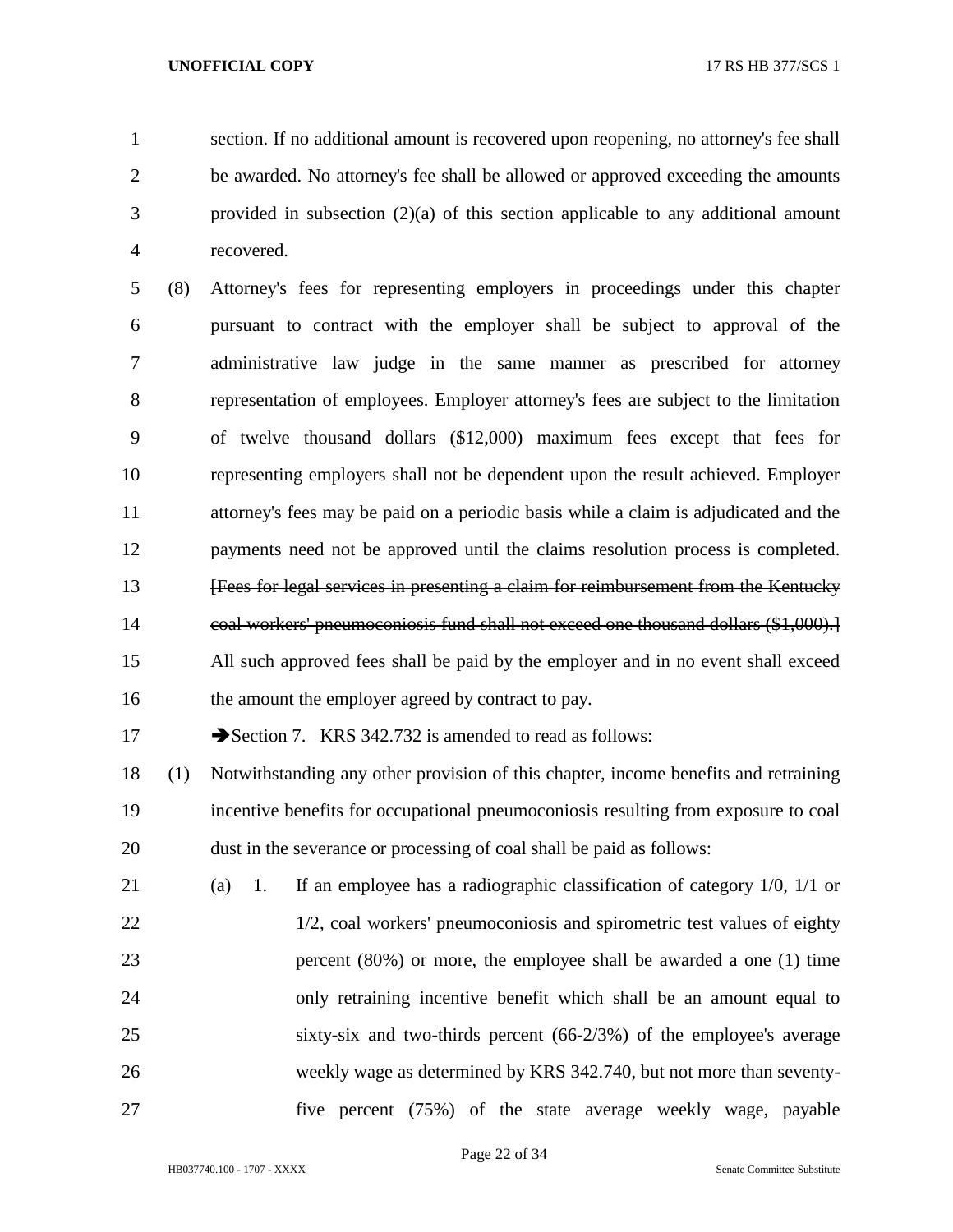| í                        |
|--------------------------|
|                          |
|                          |
|                          |
|                          |
|                          |
|                          |
| $\overline{\phantom{a}}$ |

 semimonthly for a period not to exceed one hundred four (104) weeks, except as provided in subparagraph 3. of this paragraph.

- 2. Except as provided in subparagraph 3. of this paragraph, these benefits shall be paid only while the employee is enrolled and actively and successfully participating as a full-time student taking the equivalent of twelve (12) or more credit hours per week in a bona fide training or education program that if successfully completed will qualify the person completing the course for a trade, occupation, or profession and which program can be completed within the period benefits are payable under this subsection. The program must be approved under administrative regulations to be promulgated by the commissioner. These benefits shall also be paid to an employee who is a part-time student taking not less 13 than the equivalent of six (6) nor more than eleven (11) credit hours per week, except that benefits shall be an amount equal to thirty-three and one-third percent (33-1/3%) of the employee's average weekly wage as determined by KRS 342.740, but not more than thirty-seven and one- half percent (37-1/2%) of the state average weekly wage, payable 18 biweekly for a period not to exceed two hundred eight (208) weeks.
- 3. These benefits shall also be paid biweekly while an employee is actively and successfully pursuing a General Equivalency Diploma (GED) in accordance with administrative regulations promulgated by the commissioner. These benefits shall be paid in the amount of sixty-six and two-thirds percent (66-2/3%) of the employee's average weekly wage not to exceed seventy-five percent (75%) of the state average weekly wage for a maximum period not to exceed seventeen (17) weeks. These income benefits shall be in addition to the maximum amount of retraining incentive benefits payable under this paragraph.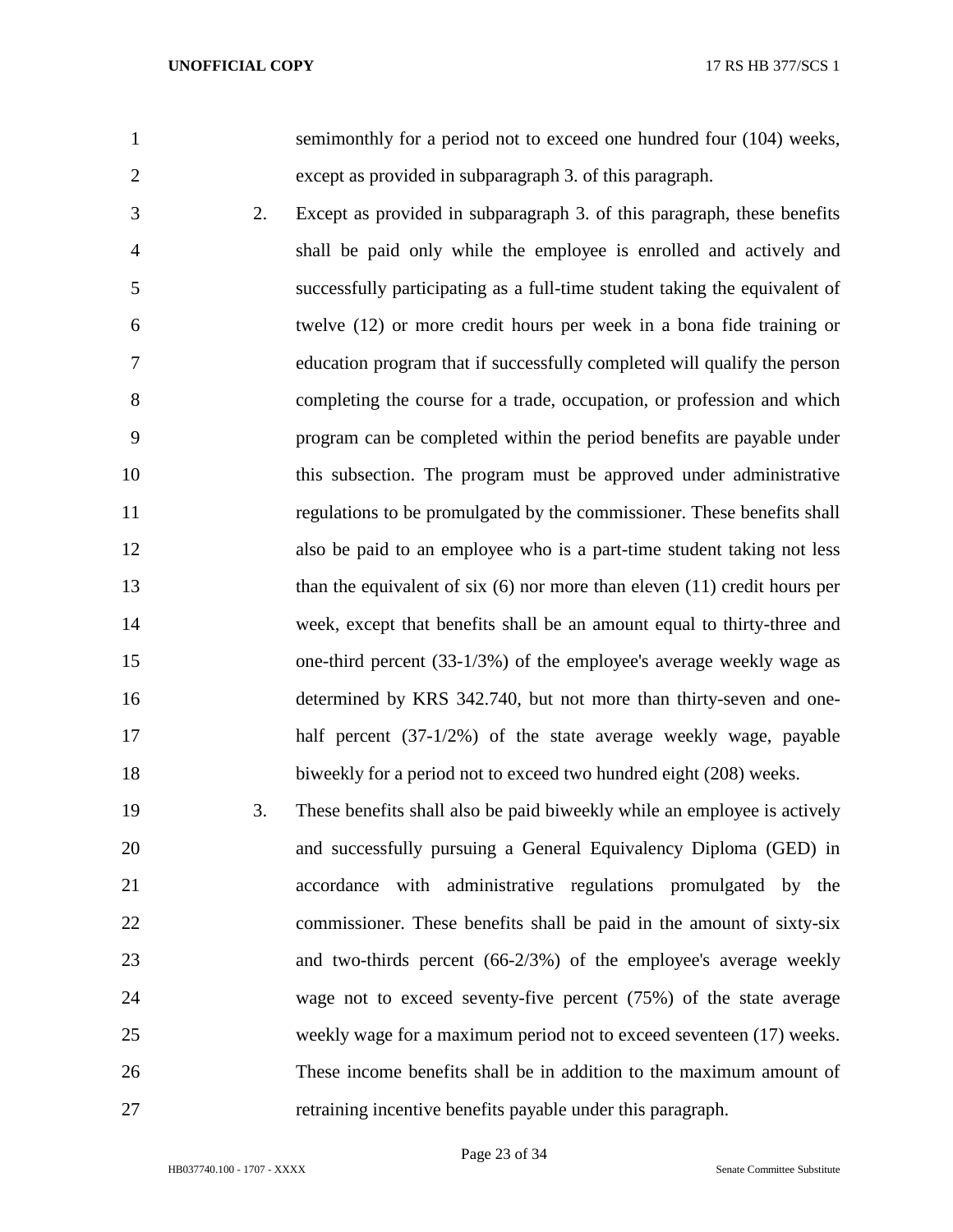- 
- 4. The employer shall also pay, directly to the institution conducting the training or education program, instruction, tuition, and material costs not to exceed five thousand dollars (\$5,000).
- 5. The period of weeks during which this benefit is payable shall begin no later than the thirtieth day after the administrative law judge's order awarding the benefit becomes final, except that an employee may elect to defer the beginning of such benefits up to the three hundred sixty-fifth day following the thirtieth day the order becomes final. Unless the employee has requested deferral of income benefits, those income 10 benefits payable under subparagraphs 1. and 2. of this paragraph shall 11 begin no later than thirty (30) days following conclusion of income benefits paid under subparagraph 3. if such benefits were paid.
- 6. If an employee who is awarded retraining incentive benefits under this paragraph successfully completes a bona fide training or education program approved by the commissioner, upon completion of the training or education program, the employer shall pay to that employee the sum 17 of five thousand dollars (\$5,000) for successful completion of a program that requires a course of study of not less than twelve (12) months nor more than eighteen (18) months, or the sum of ten thousand dollars (\$10,000) for successful completion of a program that requires a course of study of more than eighteen (18) months. This amount shall be in addition to retraining incentive benefits awarded under this paragraph, and tuition expenses paid by the employer.
- 7. An employee who is age fifty-seven (57) years or older on the date of last exposure and who is awarded retraining incentive benefits under subparagraphs 1. to 4. of this paragraph, may elect to receive in lieu of retraining incentive benefits, an amount equal to sixty-six and two-thirds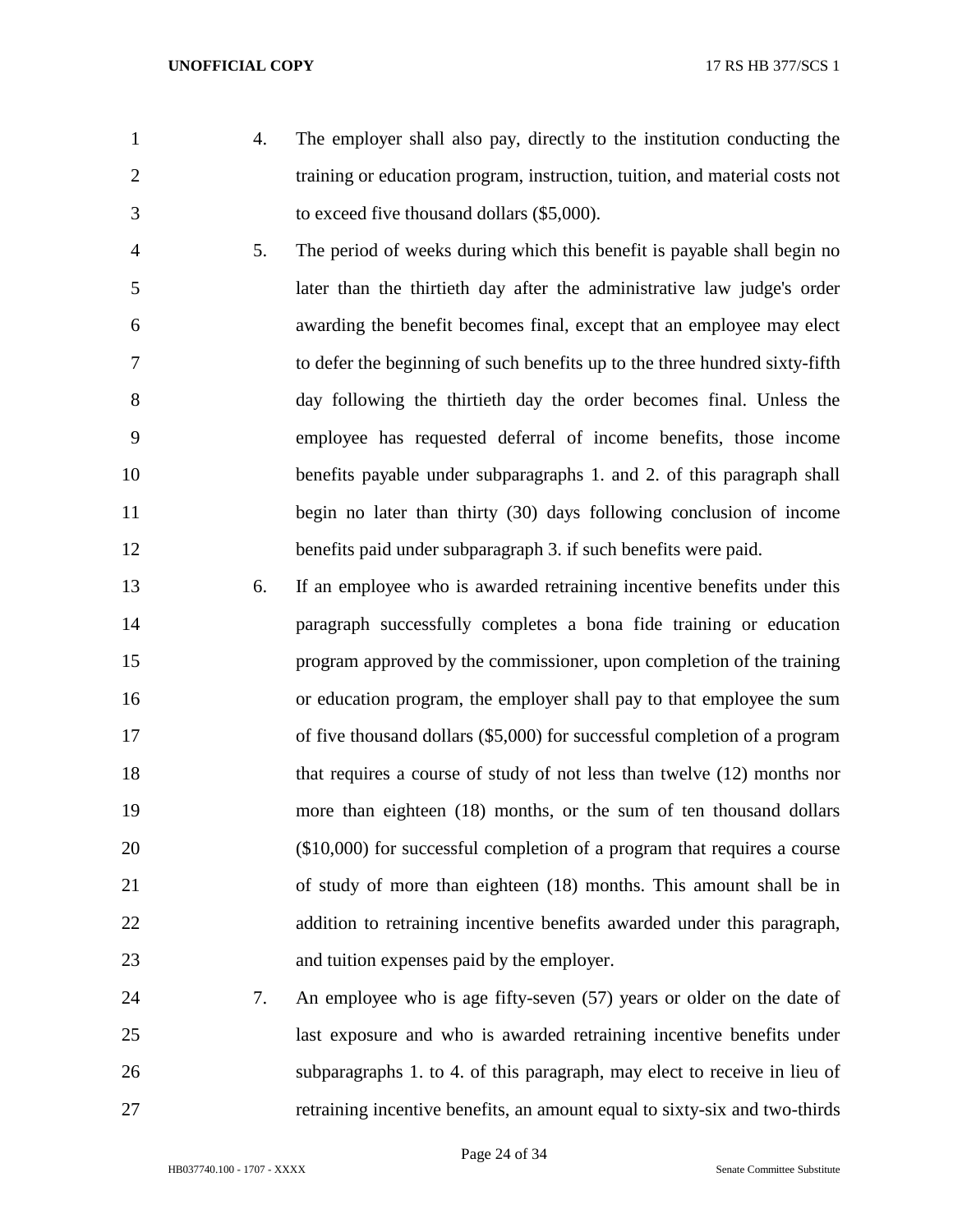| $\mathbf{1}$   |     |     | percent (66-2/3%) of the employee's average weekly wage, not to exceed            |
|----------------|-----|-----|-----------------------------------------------------------------------------------|
| $\overline{2}$ |     |     | seventy-five percent (75%) of the state average weekly wage as                    |
| 3              |     |     | determined by KRS 342.740 multiplied by the disability rating of                  |
| $\overline{4}$ |     |     | twenty-five percent (25%) for a period not to exceed four hundred                 |
| 5              |     |     | twenty-five $(425)$ weeks, or until the employee reaches sixty-five $(65)$        |
| 6              |     |     | years of age, whichever occurs first, KRS 342.730(4) notwithstanding.             |
| 7              |     | 8.  | A claim for retraining incentive benefits provided under this section may         |
| 8              |     |     | be filed, but benefits shall not be payable, while an employee is                 |
| 9              |     |     | employed in the severance or processing of coal as defined in KRS                 |
| 10             |     |     | 342.0011(23).                                                                     |
| 11             |     | 9.  | If an employer appeals an award of retraining incentive benefits, upon an         |
| 12             |     |     | employee's motion, an administrative law judge may grant retraining               |
| 13             |     |     | incentive benefits pending appeal as interlocutory relief.                        |
| 14             |     | 10. | If an employee elects to defer payment of retraining incentive benefits           |
| 15             |     |     | for a period of retraining longer than three hundred sixty-five (365) days,       |
| 16             |     |     | benefits otherwise payable shall be reduced week-for-week for each                |
| 17             |     |     | week retraining benefits are further deferred;                                    |
| 18             | (b) | 1.  | If an employee has a radiographic classification of category $1/0$ , $1/1$ , or   |
| 19             |     |     | 1/2 coal workers' pneumoconiosis and respiratory impairment evidenced             |
| 20             |     |     | by spirometric test values of fifty-five percent (55%) or more but less           |
| 21             |     |     | than eighty percent (80%) of the predicted normal values, or category             |
| 22             |     |     | $2/1$ , $2/2$ , or $2/3$ coal workers' pneumoconiosis and spirometric test values |
| 23             |     |     | of eighty percent (80%) or more of the predicted normal values, there             |
| 24             |     |     | shall be an irrebuttable presumption that the employee has a disability           |
| 25             |     |     | rating of twenty-five percent (25%) resulting from exposure to coal dust,         |
| 26             |     |     | and the employee shall be awarded an income benefit which shall be an             |
| 27             |     |     | amount equal to sixty-six and two-thirds percent $(66-2/3%)$ of the               |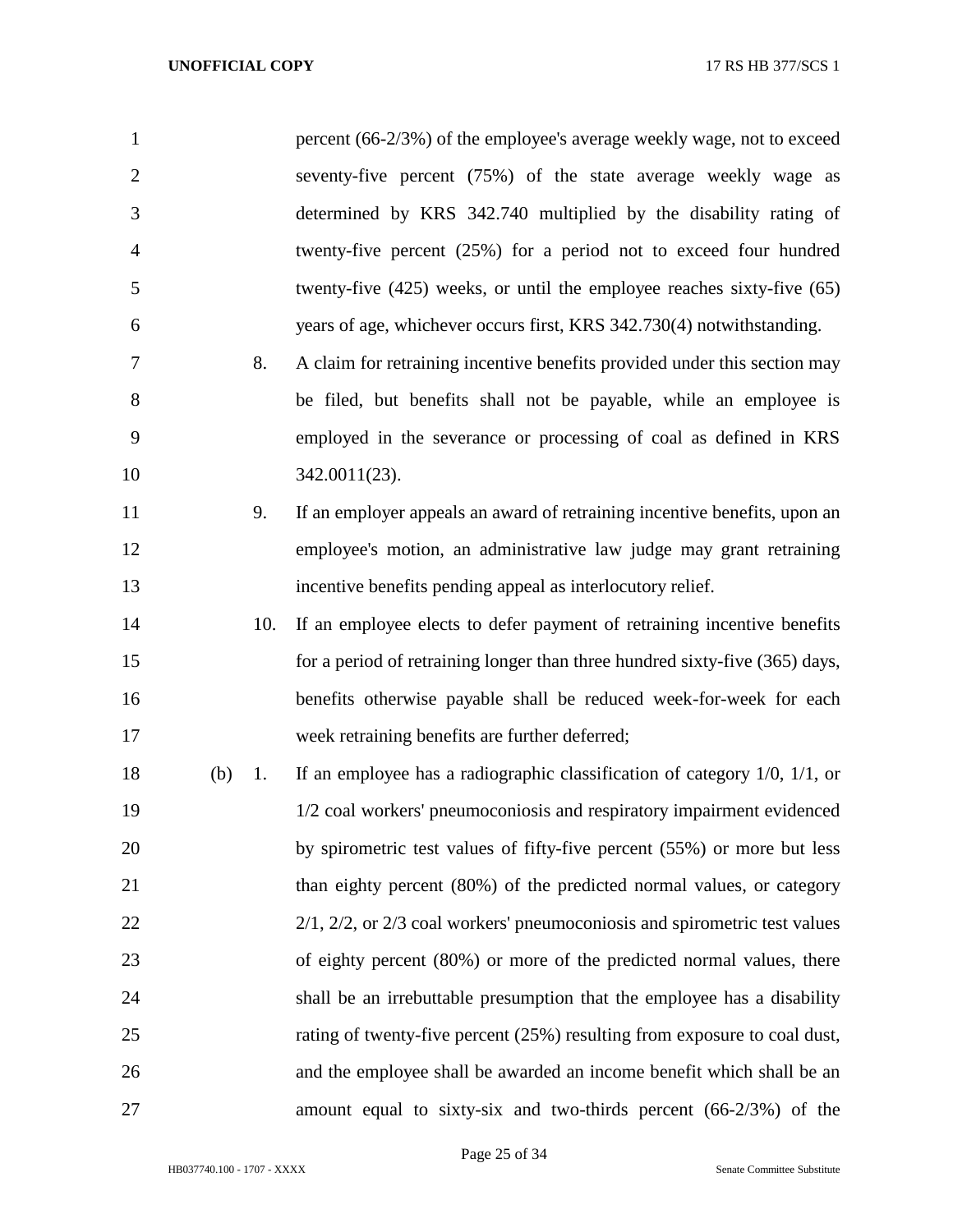employee's average weekly wage, but not to exceed seventy-five percent (75%) of the state average weekly wage as determined by KRS 342.740 multiplied by the disability rating of twenty-five percent (25%). The award shall be payable for a period not to exceed four hundred twenty-five (425) weeks.

 2. An employee who is awarded benefits under this paragraph may, at the time of the award or before benefit payments begin, elect to receive retraining incentive benefits provided under paragraph (a)1. to 6. of this subsection, in lieu of income benefits awarded under this paragraph, provided that such option is available one (1) time only and is not *revocable* [*revokable*], and provided that in no event shall income benefits payable under this paragraph be stacked or added to retraining incentive income benefits paid or payable under subparagraphs 1. to 6. of paragraph (a)1. to 6. of this subsection to extend the period of disability;

 (c) If it is determined that an employee has a radiographic classification of category 1/0, 1/1, or 1/2, and respiratory impairment resulting from exposure to coal dust as evidenced by spirometric test values of less than fifty-five 19 percent (55%) of the predicted normal values, or category 2/1, 2/2, or 2/3 coal workers' pneumoconiosis and respiratory impairment evidenced by spirometric test values of fifty-five percent (55%) or more but less than eighty percent (80%) of the predicted normal values, or category 3/2 or 3/3 coal workers' pneumoconiosis and spirometric test values of eighty percent (80%) or more, there shall be an irrebuttable presumption that the employee has a disability rating of fifty percent (50%) resulting from exposure to coal dust, and the employee shall be awarded an income benefit which shall be an amount equal to sixty-six and two-thirds percent (66-2/3%) of the employee's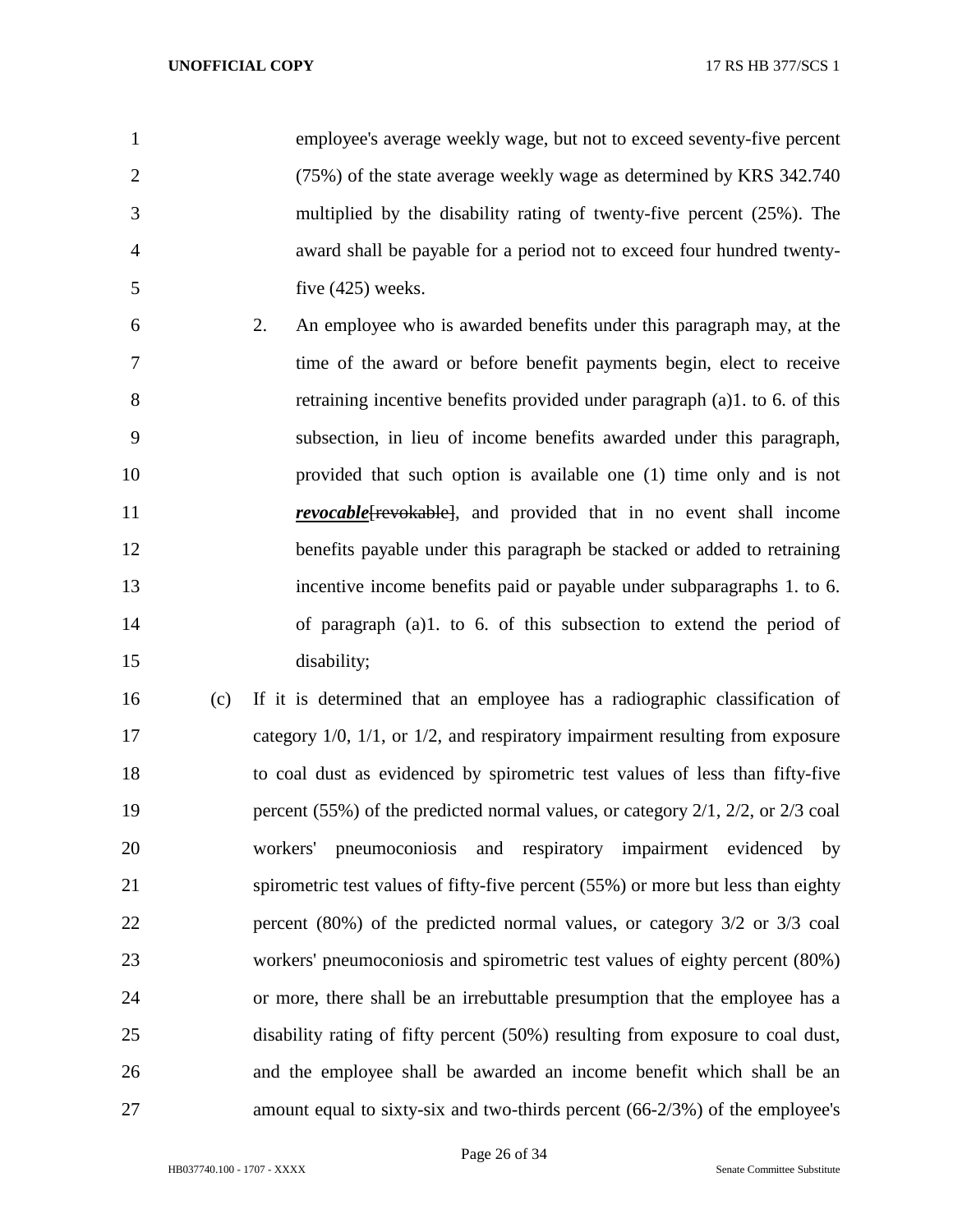average weekly wage but not to exceed seventy-five percent (75%) of the state average weekly wage as determined by KRS 342.740 multiplied by the disability rating of fifty percent (50%). The award shall be payable for a period not to exceed four hundred twenty-five (425) weeks;

 (d) If it is determined that an employee has a radiographic classification of category 2/1, 2/2, or 2/3 coal workers' pneumoconiosis, based on the latest ILO International Classification of Radiographics, and respiratory impairment as evidenced by spirometric test values of less than fifty-five percent (55%) of the predicted normal values or category 3/2 or 3/3 pneumoconiosis and respiratory impairment evidenced by spirometric test values of fifty-five percent (55%) or more but less than eighty percent (80%) of the predicted normal values, there shall be an irrebuttable presumption that the employee has a seventy-five percent (75%) disability rating resulting from exposure to coal dust and the employee shall be awarded income benefits which shall be equal to sixty-six and two-thirds percent (66-2/3%) of the employee's average weekly wage but not to exceed seventy-five percent (75%) of the state average weekly wage as determined by KRS 342.740 multiplied by the disability rating of seventy-five percent (75%). The award shall be payable for a period not to exceed five hundred twenty (520) weeks. Income benefits awarded under this paragraph shall be payable to the employee during the disability; and

 (e) If it is determined that an employee has radiographic classification of 3/2 or 3/3 occupational pneumoconiosis and respiratory impairment evidenced by spirometric test values of less than fifty-five percent (55%) of the predicted normal values, or complicated pneumoconiosis (large opacities category A, B, or C progressive massive fibrosis), there shall be an irrebuttable presumption 27 that the employee is totally disabled resulting from exposure to coal dust, and

Page 27 of 34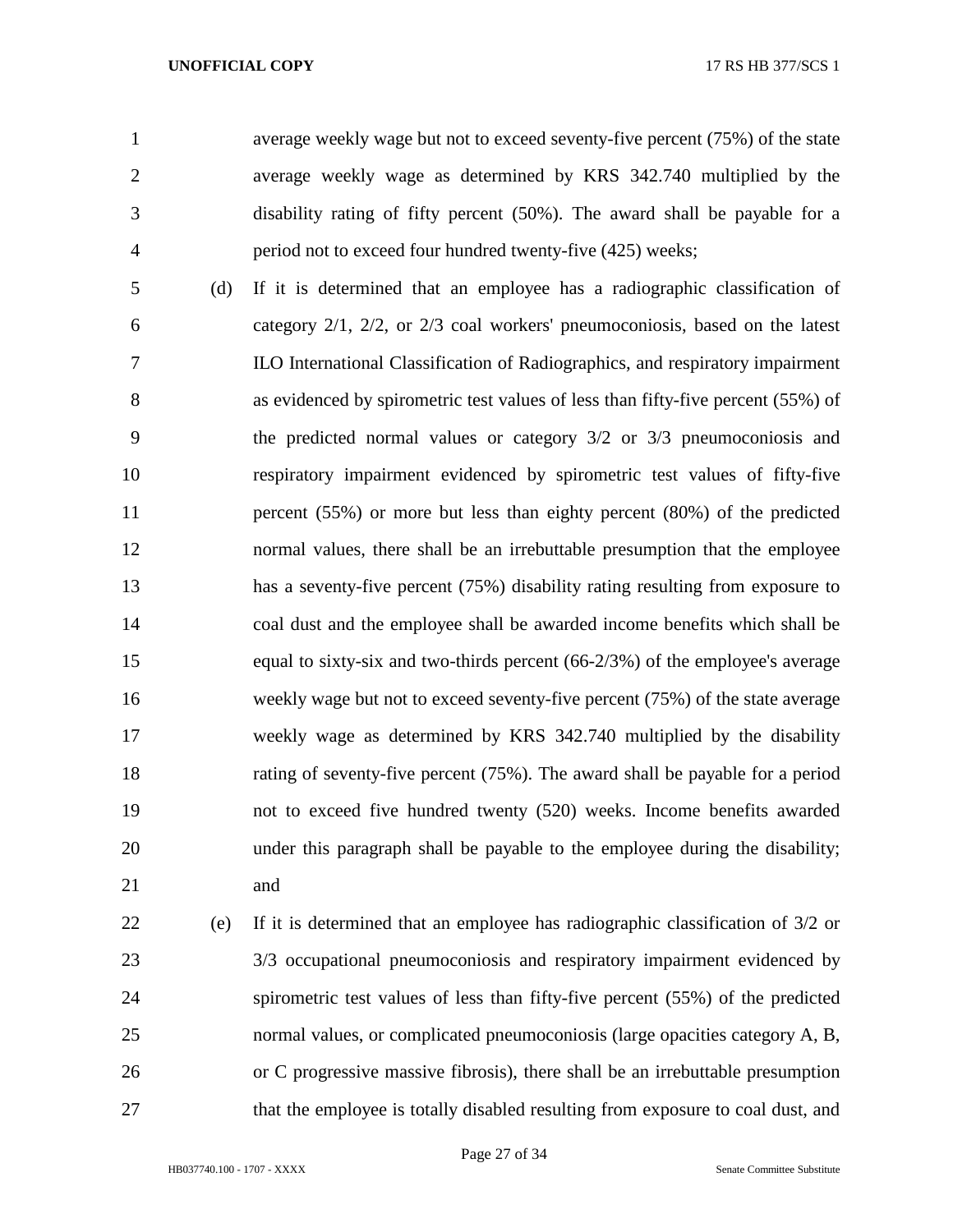the employee shall be awarded income benefits equal to sixty-six and two-2 thirds percent (66-2/3%) of the employee's average weekly wage but not more than one hundred percent (100%) of the state average weekly wage and not less than twenty percent (20%) of the average weekly wage of the state as determined by KRS 342.740. Income benefits awarded under this paragraph shall be payable to the employee during such disability.

 (2) The presence of respiratory impairment resulting from exposure to coal dust shall be established by using the largest forced vital capacity (FVC) value or the largest forced expiratory volume in one second (FEV1) value determined from the totality of all such spirometric testing performed in compliance with accepted medical standards.

 (3) When valid spirometric tests are not provided and a physician certifies to the administrative law judge that spirometric testing is not medically indicated because of the permanent physical condition of the employee, the administrative law judge shall make his or her decision on the basis of evidence admitted which establishes the existence of a diagnosis of occupational pneumoconiosis and respiratory impairment due to the occupational pneumoconiosis. The evidence submitted by the employee shall include one (1) or more arterial blood gas studies performed in accordance with accepted medical standards. Income benefits shall not be awarded in the absence of valid spirometric tests if the claimant's PO2 arterial blood gas value is equal to or higher than one (1) standard deviation from the normal value obtained by the formula (103.5 - 0.42X), where X equals the claimant's age at the 23 time of the arterial blood gas study.

 (4) Upon request, the commissioner shall refer an employee who has been awarded retraining incentive benefits under subsection (1)(a) of this section to the Office of Vocational Rehabilitation for evaluation and assessment of the training, education, or other services necessary to prepare the employee for a trade, occupation, or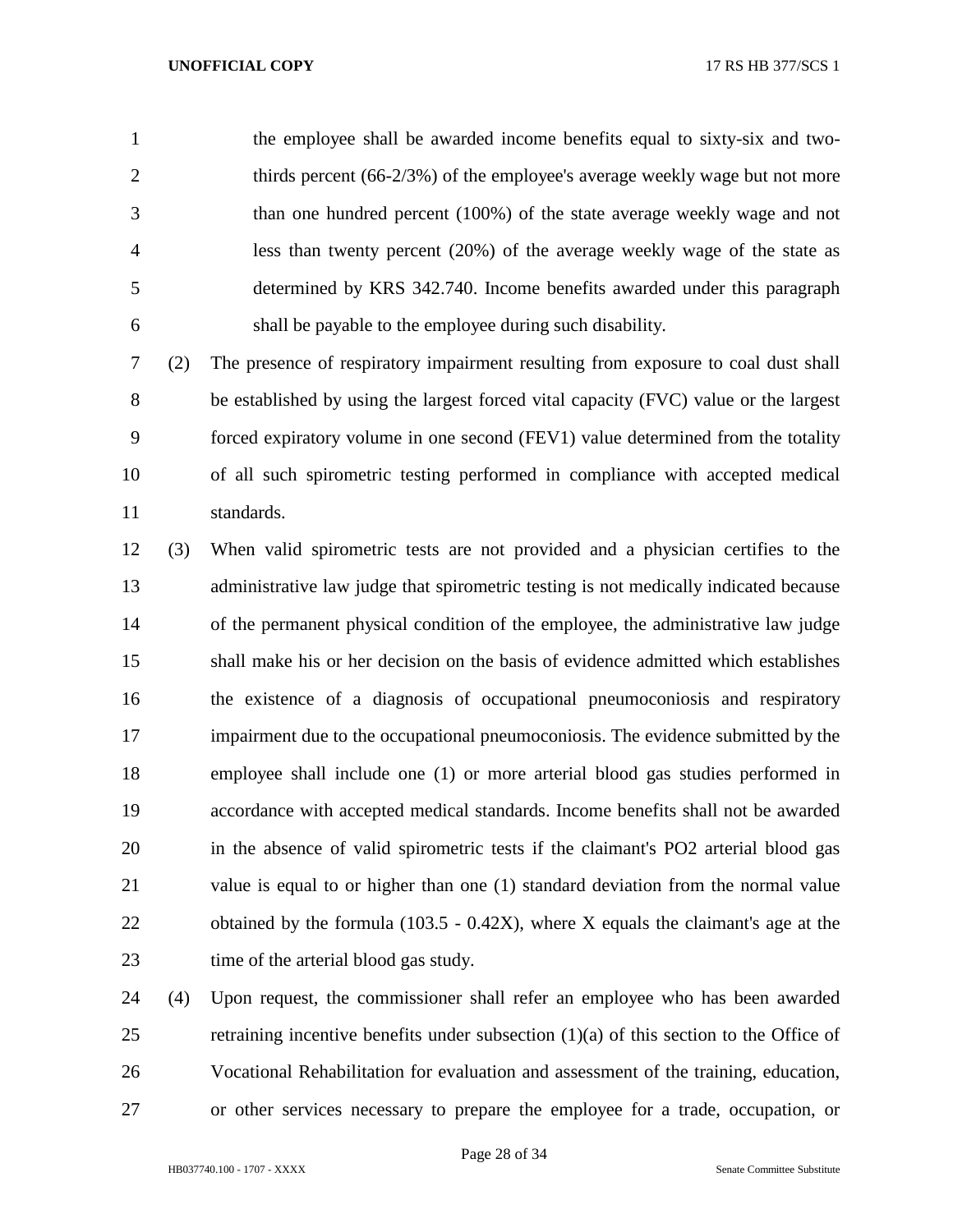profession that will return the employee to remunerative employment, or services necessary and appropriate to prepare and enable the employee to successfully complete a bona fide training or education program approved by the commissioner. The commissioner shall contract with the Office of Vocational Rehabilitation to provide vocational rehabilitation or education services commensurate with the skill levels and abilities of the employee. Services provided under this subsection shall 7 be funded by the coal workers' pneumoconiosis fund, KRS 342.<sup>[1242]</sup> notwithstanding*, for claims filed on or before June 30, 2017, and by the employer for claims filed after June 30, 2017*.

 (5) The commissioner shall promulgate administrative regulations sufficient to effectuate the provisions relating to retraining incentive benefits provided under subsection (1)(a) of this section. The administrative regulations shall:

- (a) Define a "bona fide training or education program" to mean a postsecondary education or training program, including but not limited to the postsecondary programs registered with the Higher Education Assistance Authority, and successful completion of which will qualify the person completing the course for a trade, occupation, or profession, and which program can be completed within the period benefits are payable under subsection (1)(a) of this section;
- (b) Establish requirements for approval and certification of a bona fide training or education program;
- (c) Provide that funds paid to the training or education program by the employer 22 as required under subsection  $(1)(a)$ 4. of this section shall be applied only to instruction, tuition, material costs, and any fees necessary for the completion of the program;
- (d) Establish requirements for successful participation in and completion of an approved and certified bona fide training or education program, and eligibility standards that must be satisfied to receive sums to be paid by the employer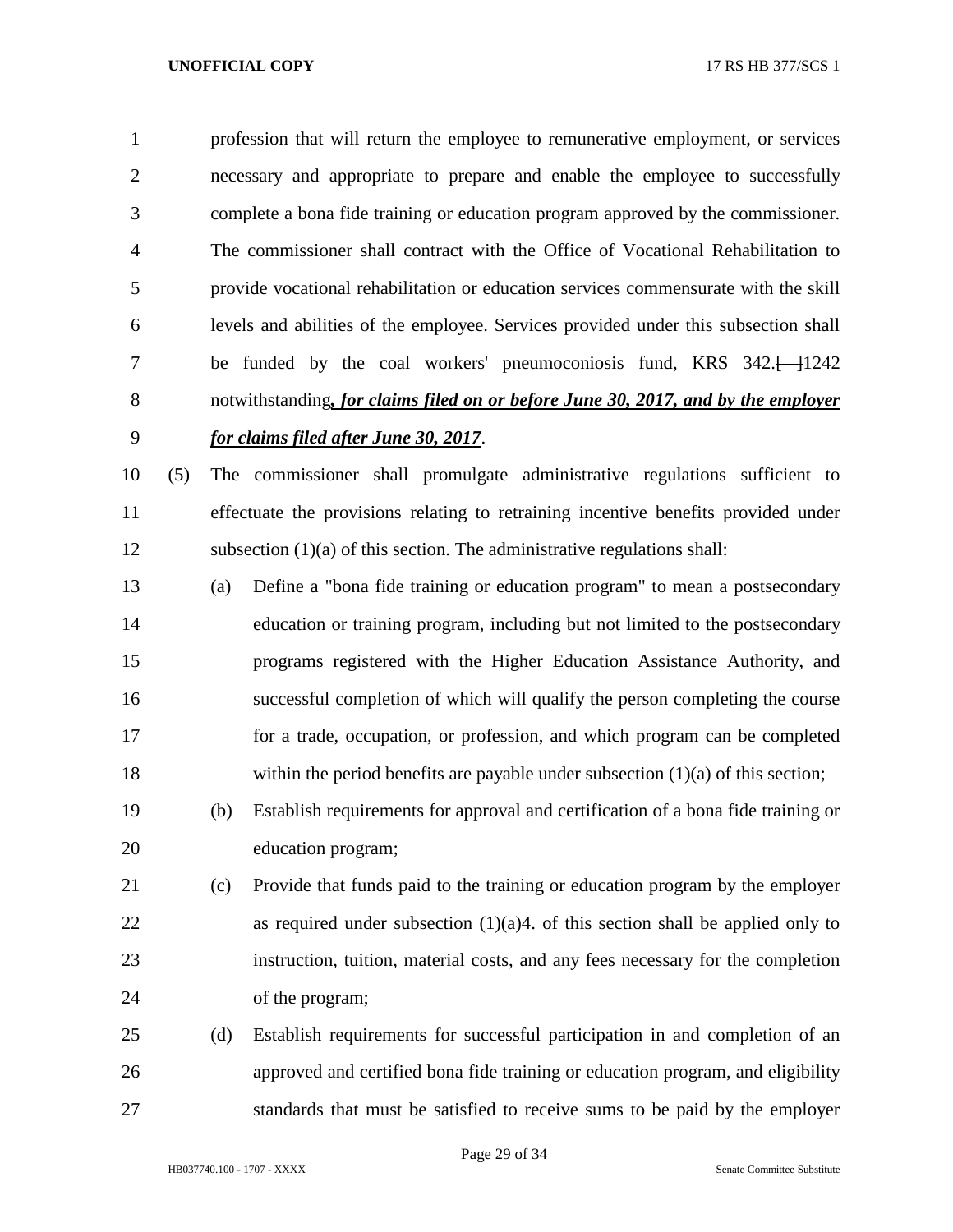1 pursuant to subsection  $(1)(a)$ 6. of this section; and

 (e) Establish attendance, performance and progress standards, and reporting requirements in consultation with the Kentucky Adult Education Program within the Council on Postsecondary Education as conditions that must be satisfied to receive retraining incentive income benefits pursuant to subsection 6 (1)(a)3. of this section.

 (6) In no event shall income benefits awarded under this section be stacked or added to income benefits awarded under KRS 342.730 to extend the period of disability and in no event shall income or retraining incentive benefits be paid to the employee while the employee is working in the mining industry in the severance or processing of coal as defined in KRS 342.0011(23)(a).

12 Section 8. KRS 342.792 is amended to read as follows:

 (1) The claim of any miner last exposed to the occupational hazards of coal workers' pneumoconiosis between December 12, 1996, and July 15, 2002, shall nonetheless be governed by the provisions of KRS 342.732 and notwithstanding the provisions of KRS 342.125 all claims for benefits which were filed for last injurious occupational exposure to coal dust occurring between December 12, 1996, and July 15, 2002, shall be considered pursuant to the provisions of KRS 342.732 and administrative regulations promulgated by the commissioner, and closed claims, except claims dismissed for reasons other than failure to meet medical eligibility standards, may be reopened by the claimant. Income or retraining incentive benefits shall be awarded thereon as if the entitlement standards established by the amendments to KRS 342.732 were effective at the time of last exposure. Any benefits previously granted by an award or settlement shall be credited against any subsequent award or settlement and no interest shall be payable on additional benefits. A previous grant of retraining incentive benefits shall be credited only to the extent that the benefits were actually paid. All income or retraining incentive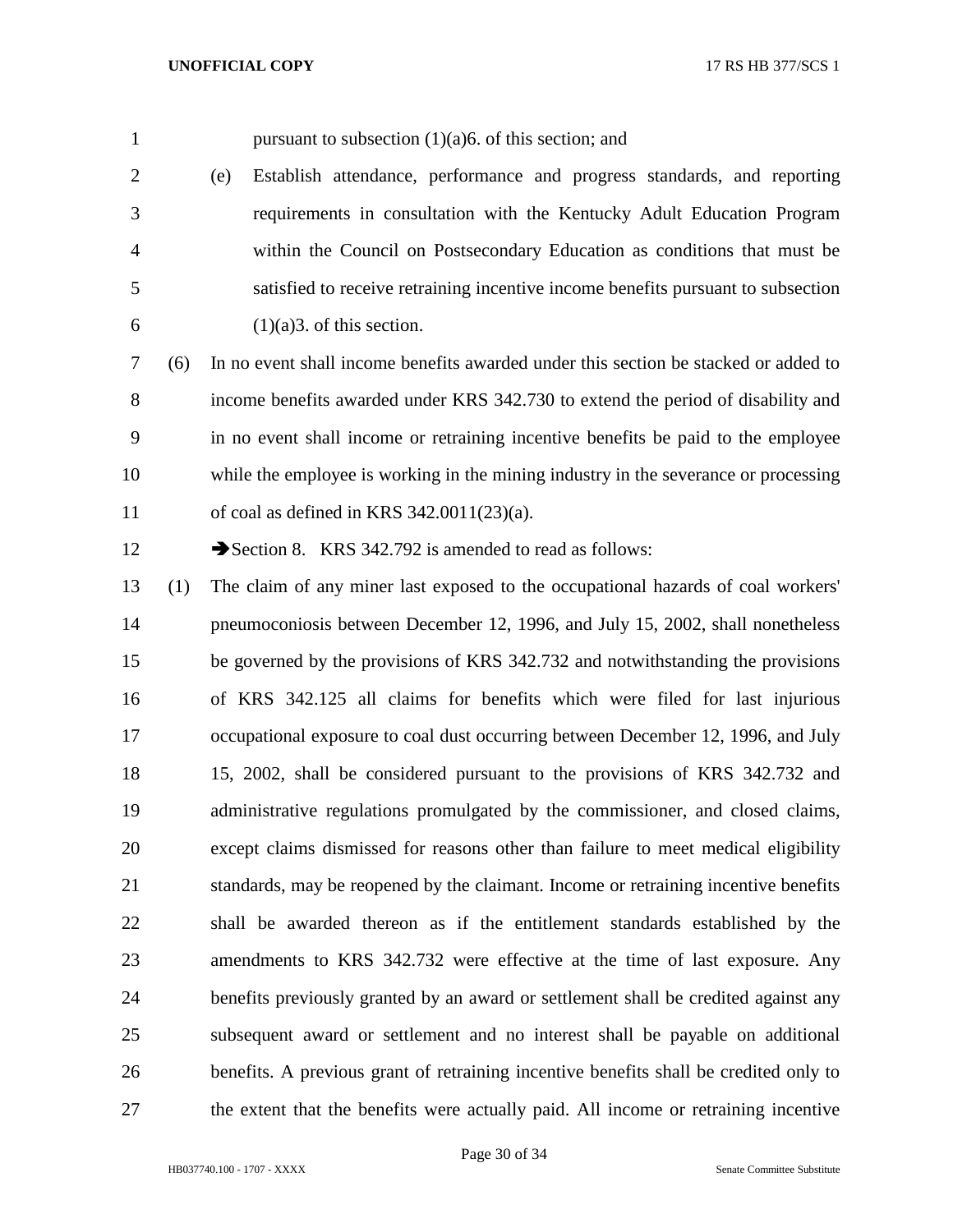benefits greater than those which would have been awarded were not these new provisions applicable shall be paid without interest from the Kentucky coal workers' pneumoconiosis fund, the provisions of KRS 342.1242 notwithstanding*, for claims filed on or before June 30, 2017, and by the employer for claims filed after June 30, 2017*.

 (2) The original claim of any miner last exposed to the occupational hazards of coal workers' pneumoconiosis prior to December 12, 1996, which was subject to a university evaluation pursuant to KRS 342.315 and was dismissed upon a finding that the miner did not prove the presence of coal workers' pneumoconiosis radiographically may be reopened by the claimant notwithstanding the provisions of KRS 342.125, pursuant to administrative regulations adopted by the commissioner. Income benefits may be awarded thereon pursuant to entitlement standards effective as of the date of last exposure, except the income or retraining benefits shall be paid without interest from the Kentucky coal workers' pneumoconiosis fund, the provisions of KRS 342.1242 notwithstanding*, for claims filed on or before June* 

# *30, 2017, and by the employer for claims filed after June 30, 2017*.

 (3) Notwithstanding the provisions of KRS 342.316(4)(a), the coal workers' pneumoconiosis claim of any miner last exposed between December 12, 1996, and July 15, 2002, may be filed with the commissioner on or before December 12, 2003, or within the time frame prescribed by KRS 342.316(4)(a), whichever is longer. All income or retraining incentive benefits greater than those which would have been awarded were not these new provisions applicable shall be paid by the Kentucky coal workers' pneumoconiosis fund without interest, the provisions of KRS 342.1242 notwithstanding*, for claims filed on or before June 30, 2017, and by the employer for claims filed after June 30, 2017*.

 (4) Administrative regulations promulgated by the commissioner pursuant to subsections (1) and (2) of this section shall provide that chest X-rays previously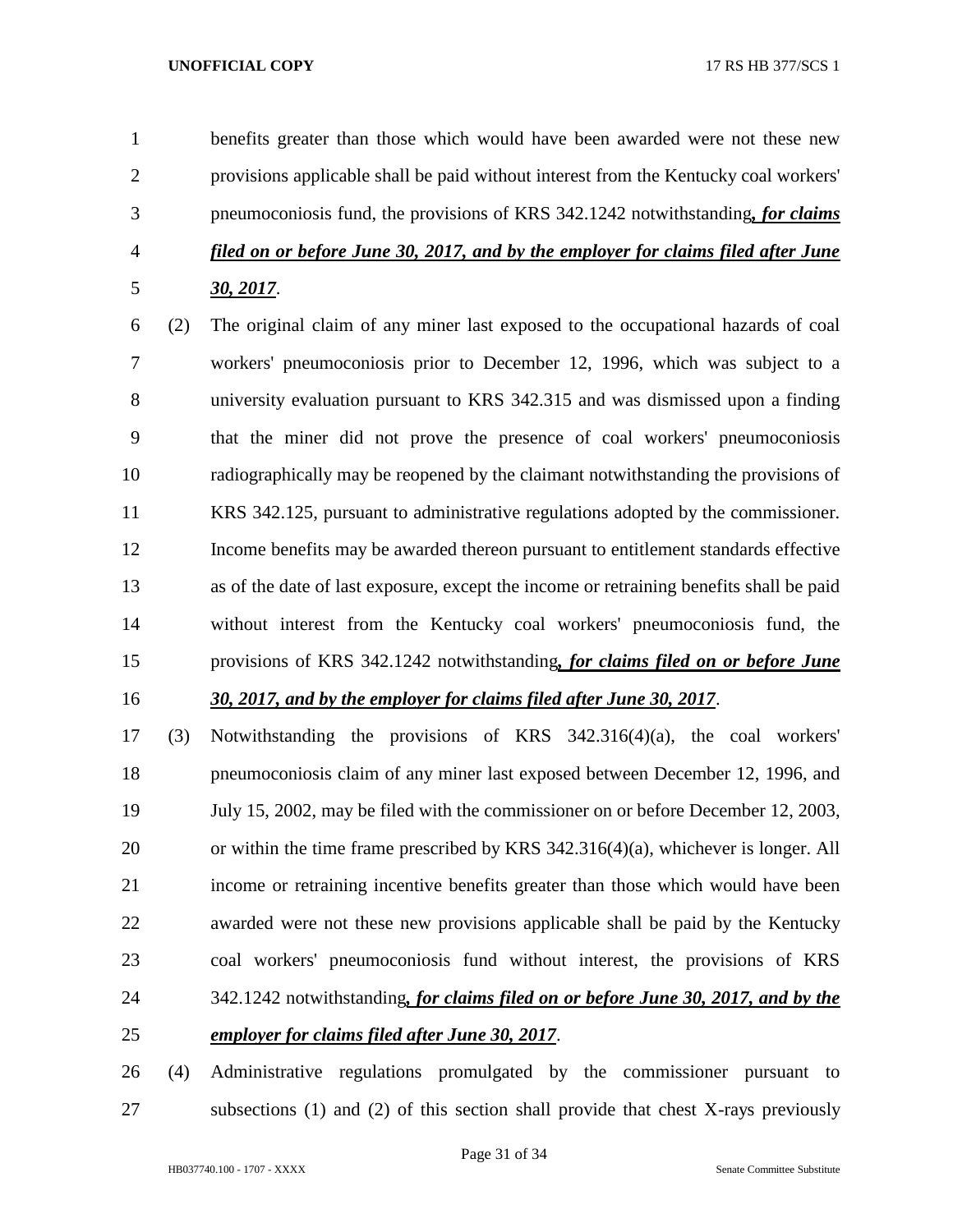taken at university medical schools pursuant to KRS 342.315 shall be obtained by the commissioner and forwarded to three (3) randomly selected "B" readers for determination of consensus pursuant to KRS 342.316(3)(b)4.e. The claim shall be assigned to an administrative law judge for determination of whether the claim should be reopened and the award of additional benefits, if any.

6 Section 9. KRS 342.794 is amended to read as follows:

 (1) The commissioner shall maintain a list of duly qualified "B" reader physicians who are licensed in the Commonwealth. The list shall include "B" reader physicians at the university medical schools and other "B" reader physicians certified by the National Institute of Occupational Safety and Health (NIOSH) who have agreed to interpret chest X-rays pursuant to KRS 342.316 for a fee to be fixed by the commissioner and paid by the Kentucky coal workers' pneumoconiosis fund, the provisions of KRS 342.1242 notwithstanding*, for claims filed on or before June 30, 2017, and by the employer for claims filed after June 30, 2017*.

 (2) Physicians from the "B" reader list shall be utilized as necessary to obtain consensus classifications of chest films in coal workers' pneumoconiosis claims. The consensus classification shall be presumed to be the correct classification of the employee's condition unless overcome by clear and convincing evidence. If an administrative law judge finds that the presumption of correctness of the consensus reading has been overcome, the reasons shall be specially stated in the administrative law judge's order.

 (3) "'B' reader" means a physician who has demonstrated proficiency in evaluating chest roentgenograms for roentgenographic quality and in the use of the ILO classification for interpreting chest roentgenograms for pneumoconiosis and other diseases by taking and passing a specially designed proficiency examination given on behalf of the National Institute of Occupational Safety and Health (NIOSH) or by the Appalachian Laboratory for Occupational Safety and Health (ALOSH), or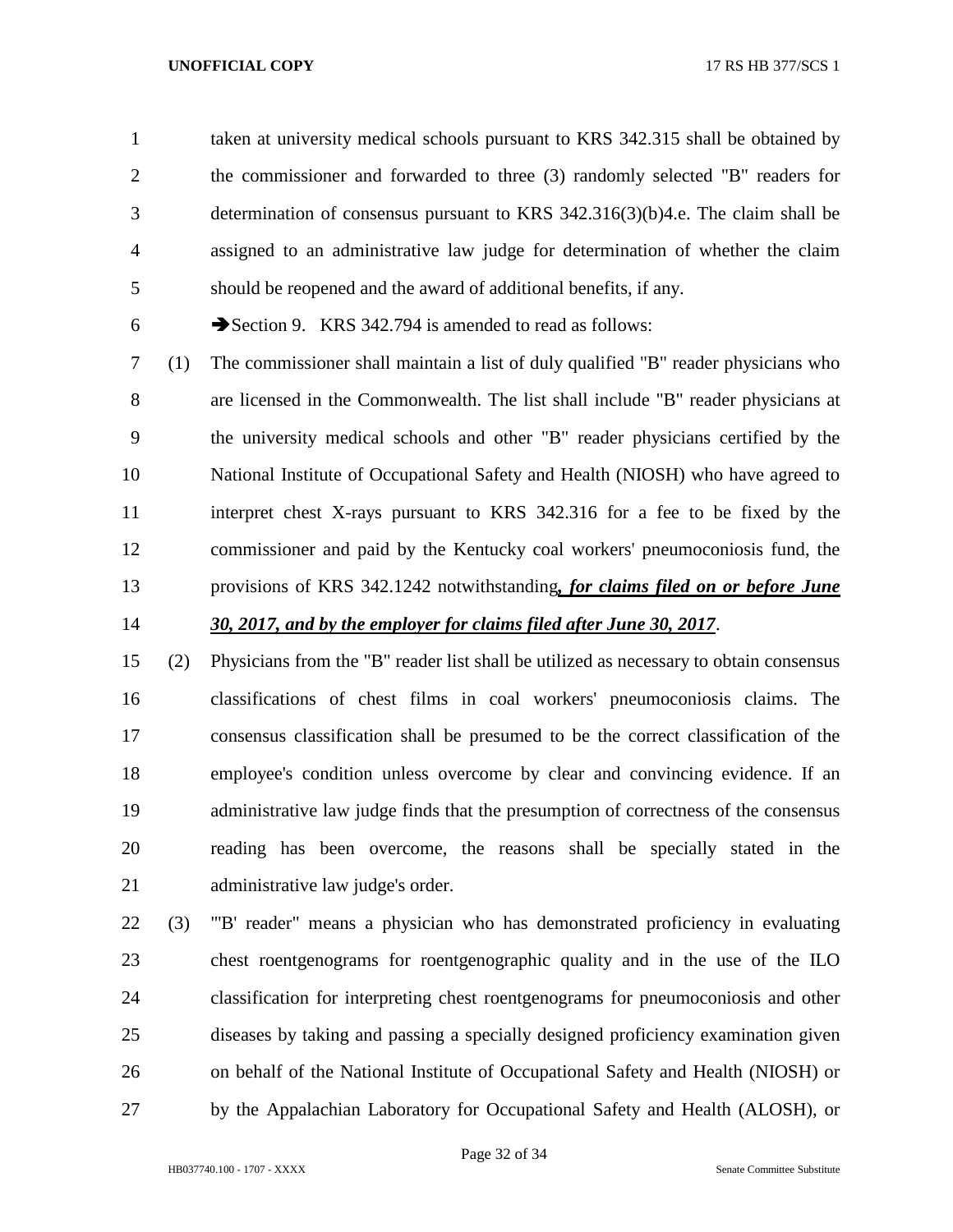successors.

 (4) The university medical schools in consultation with the commissioner shall jointly develop a procedure to annually report the performance of physicians on the "B" reader list who have participated in the consensus procedure established in KRS 342.316. The physicians shall be evaluated with respect to the timeliness and completeness of their reports, as well as the frequency at which the physician's classification of X-rays differs from the consensus reading. The commissioner shall remove a physician from the "B" reader list if the physician consistently renders incomplete or untimely reports, or if the physician's interpretations of X-rays are not in conformity with the consensus reading fifty percent (50%) of the time. The report required under this subsection shall be provided to the Interim Joint Committee on Labor and Industry beginning in July 1, 2003 and by July 1 of each year thereafter.

13 Section 10. KRS 342.120 is amended to read as follows:

 (1) There is created the Division of Workers' Compensation Funds in the Department of Workplace Standards which shall be responsible for the administration of the special fund and the coal workers' pneumoconiosis fund and the maintenance of records regarding the payment of claims by these funds. *The Division of Workers' Compensation Funds shall have no responsibility for the coal workers' pneumoconiosis fund once the assets and liabilities have been transferred to the Kentucky Employers' Mutual Insurance Authority, which will administer the fund pursuant to Section 3 of this Act.* The Division of Workers' Compensation Funds shall be headed by a director appointed by the secretary of the Labor Cabinet, with the prior written approval of the Governor pursuant to KRS 12.050. The director shall be responsible for overseeing the administration of the funds and the maintenance of records regarding the payment of claims by the funds.

 (2) The special fund shall have no liability upon any claim in which the injury occurred, or for cumulative trauma, the disability became manifest, or, for occupational